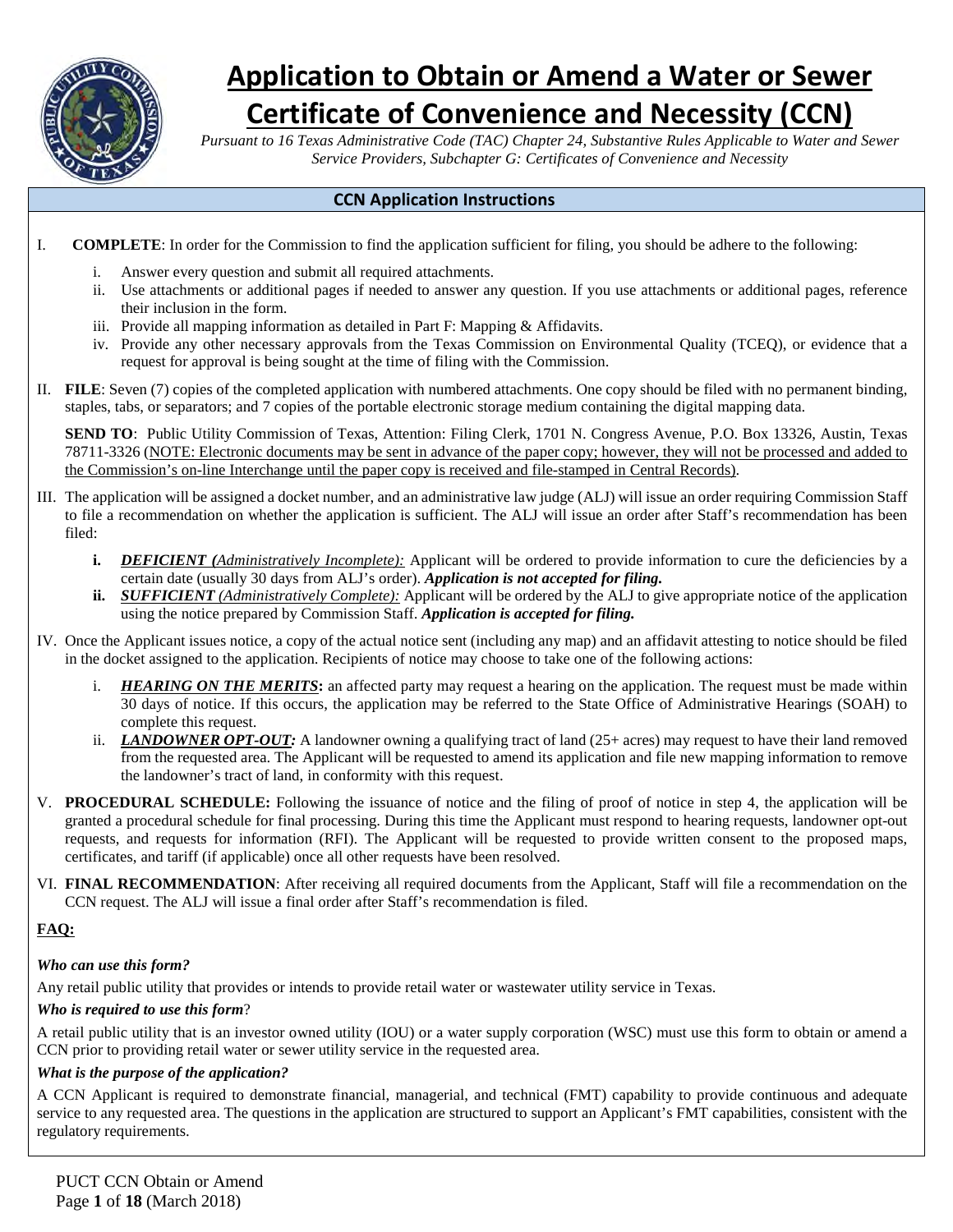| <b>Application Summary</b>                                                                       |  |
|--------------------------------------------------------------------------------------------------|--|
| <b>Applicant:</b>                                                                                |  |
| <b>CCN No. to be amended:</b>                                                                    |  |
| <b>Obtain NEW CCN</b><br>Water<br><b>Sewer</b><br>or                                             |  |
| County (ies) affected by this application:                                                       |  |
| <b>Dual CCN</b> requested with:                                                                  |  |
| (name of retail public utility)<br>Portion or<br><b>CCN No.:</b><br><b>All</b> of requested area |  |
| <b>Decertification of CCN for:</b>                                                               |  |
| (name of retail public utility)<br><b>CCN No.:</b><br>All of requested area<br><b>Portion or</b> |  |

# **Table of Contents**

#### **Please mark the items included in this filing**

| Partnership Agreement                                                    | Part A: Question 4    |
|--------------------------------------------------------------------------|-----------------------|
| Articles of Incorporation and By-Laws (WSC)                              | Part A: Question 4    |
| <b>Certificate of Account Status</b>                                     | Part A: Question 4    |
| Franchise, Permit, or Consent letter                                     | Part B: Question 7    |
| <b>Existing Infrastructure Map</b>                                       | Part B: Ouestion 8    |
| Customer Requests For Service in requested area                          | Part B: Question 9    |
| Population Growth Report or Market Study                                 | Part B: Question 10   |
| <b>TCEQ Engineering Approvals</b>                                        | Part B: Question 11   |
| Requests & Responses For Service to $\frac{1}{2}$ mile utility providers | Part B: Question 12.B |
| Economic Feasibility (alternative provider) Statement                    | Part B: Question 12.C |
| <b>Alternative Provider Analysis</b>                                     | Part B: Question 12.D |
| <b>Enforcement Action Correspondence</b>                                 | Part C: Question 16   |
| <b>TCEQ Compliance Correspondence</b>                                    | Part D: Question 20   |
| Purchased Water Supply or Treatment Agreement                            | Part D: Question 23   |
| Rate Study (new market entrant)                                          | Part E: Question 28   |
| Tariff/Rate Schedule                                                     | Part E: Question 29   |
| <b>Financial Audit</b>                                                   | Part E: Question 30   |
| Application Attachment A & B                                             | Part E: Question 30   |
| Capital Improvement Plan                                                 | Part E: Question 30   |
| Disclosure of Affiliated Interests                                       | Part E: Question 31   |
| Detailed (large scale) Map                                               | Part F: Question 32   |
| General Location (small scale) Map                                       | Part F: Question 32   |
| Digital Mapping Data                                                     | Part F: Question 32   |
| Signed & Notarized Affidavit                                             | Page 12               |
|                                                                          |                       |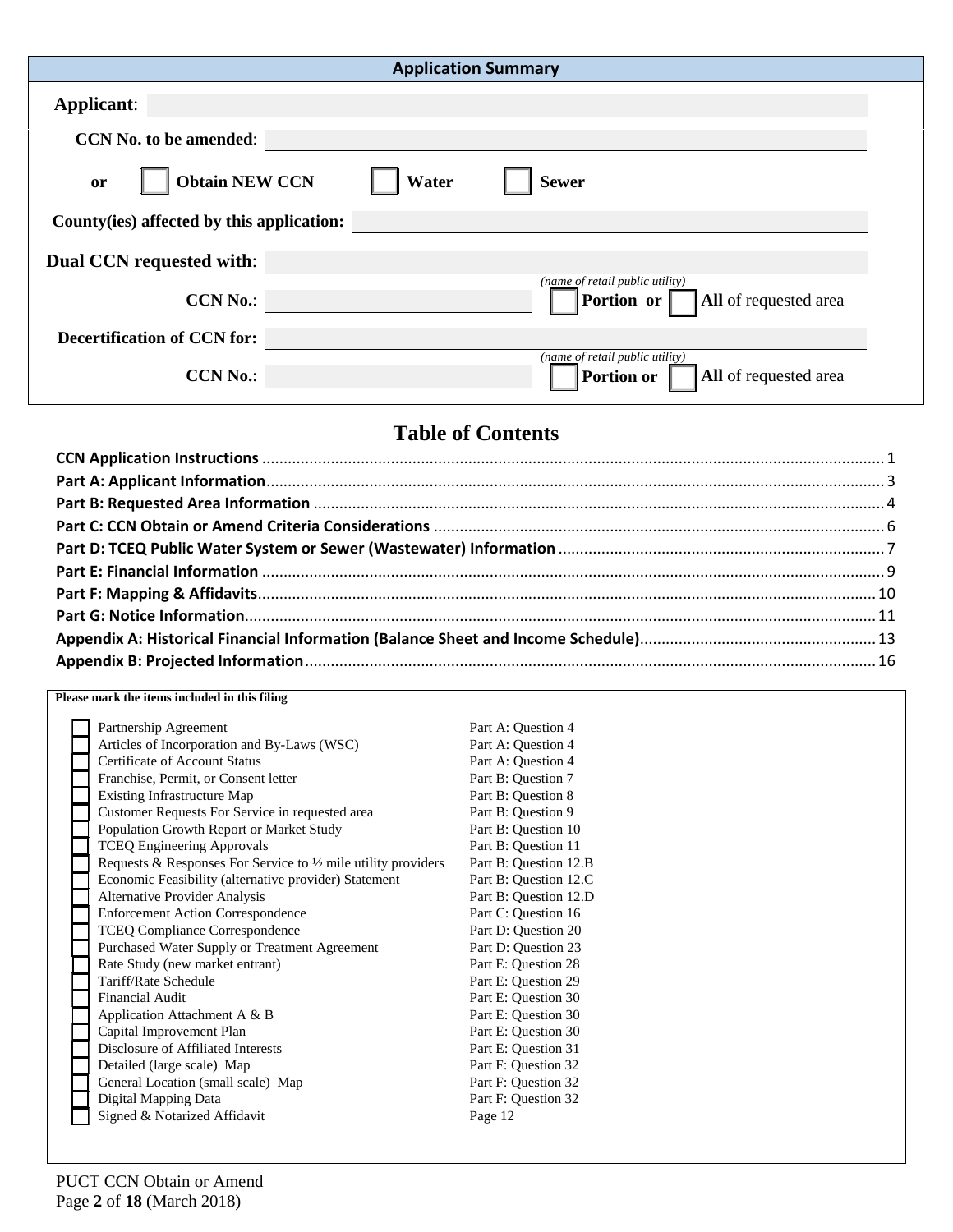<span id="page-2-0"></span>

|    | <b>Part A: Applicant Information</b> |                                                                                                                                                                                                                                              |  |  |  |
|----|--------------------------------------|----------------------------------------------------------------------------------------------------------------------------------------------------------------------------------------------------------------------------------------------|--|--|--|
| 1. | <b>A</b> .                           | Name:                                                                                                                                                                                                                                        |  |  |  |
|    |                                      | (individual, corporation, or other legal entity)<br>$\sqrt{ }$ WSC<br>Corporation<br>Individual<br>Other:                                                                                                                                    |  |  |  |
|    | <b>B.</b>                            | Mailing Address:                                                                                                                                                                                                                             |  |  |  |
|    |                                      |                                                                                                                                                                                                                                              |  |  |  |
|    |                                      | Phone No.:                                                                                                                                                                                                                                   |  |  |  |
|    |                                      |                                                                                                                                                                                                                                              |  |  |  |
|    | $C$ .                                | Contact Person. Please provide information about the person to be contacted regarding this application. Indicate if this<br>person is the owner, operator, engineer, attorney, accountant, or other title.                                   |  |  |  |
|    |                                      | Title: The Company of the Company of the Company of the Company of the Company of the Company of the Company of the Company of the Company of the Company of the Company of the Company of the Company of the Company of the C<br>Name:      |  |  |  |
|    |                                      | Mailing Address:                                                                                                                                                                                                                             |  |  |  |
|    |                                      | Phone No.:<br>Email: North Contract of the Contract of the Contract of the Contract of the Contract of the Contract of the Contract of the Contract of the Contract of the Contract of the Contract of the Contract of the Contract of the C |  |  |  |
| 2. |                                      | If the Applicant is someone other than a municipality, is the Applicant currently paid in full on the Regulatory Assessment                                                                                                                  |  |  |  |
|    |                                      | Fees (RAF) remitted to the TCEQ?                                                                                                                                                                                                             |  |  |  |
|    |                                      | N/A<br>Yes<br>No                                                                                                                                                                                                                             |  |  |  |
| 3. |                                      | If the Applicant is an Investor Owned Utility (IOU), is the Applicant current on Annual Report filings with the                                                                                                                              |  |  |  |
|    | Commission?                          |                                                                                                                                                                                                                                              |  |  |  |
|    |                                      | Yes<br>If no, please state the last date an Annual Report was filed:<br>N <sub>o</sub>                                                                                                                                                       |  |  |  |
| 4. |                                      | The legal status of the Applicant is:                                                                                                                                                                                                        |  |  |  |
|    | Individual or sole proprietorship    |                                                                                                                                                                                                                                              |  |  |  |
|    |                                      | Partnership or limited partnership (attach Partnership agreement)                                                                                                                                                                            |  |  |  |
|    |                                      | Corporation:<br>Charter number (recorded with the Texas Secretary of State):                                                                                                                                                                 |  |  |  |
|    |                                      | Non-profit, member-owned, member controlled Cooperative Corporation [Article 1434(a) Water Supply or                                                                                                                                         |  |  |  |
|    |                                      | Sewer Service Corporation, incorporated under TWC Chapter 67]<br>Charter number (as recorded with the Texas Secretary of State):                                                                                                             |  |  |  |
|    |                                      | Articles of Incorporation and By-Laws established (attach)                                                                                                                                                                                   |  |  |  |
|    |                                      | Municipally-owned utility                                                                                                                                                                                                                    |  |  |  |
|    |                                      | District (MUD, SUD, WCID, FWSD, PUD, etc.)                                                                                                                                                                                                   |  |  |  |
|    |                                      | County                                                                                                                                                                                                                                       |  |  |  |
|    |                                      | Affected County (a county to which Subchapter B, Chapter 232, Local Government Code, applies)                                                                                                                                                |  |  |  |
|    |                                      | Other (please explain):                                                                                                                                                                                                                      |  |  |  |
|    |                                      |                                                                                                                                                                                                                                              |  |  |  |
| 5. |                                      | If the Applicant operates under an assumed name (i.e., any $d/b/a$ ), provide the name below:                                                                                                                                                |  |  |  |
|    |                                      | Name:                                                                                                                                                                                                                                        |  |  |  |
|    |                                      | <b>PUCT CCN Obtain or Amend</b>                                                                                                                                                                                                              |  |  |  |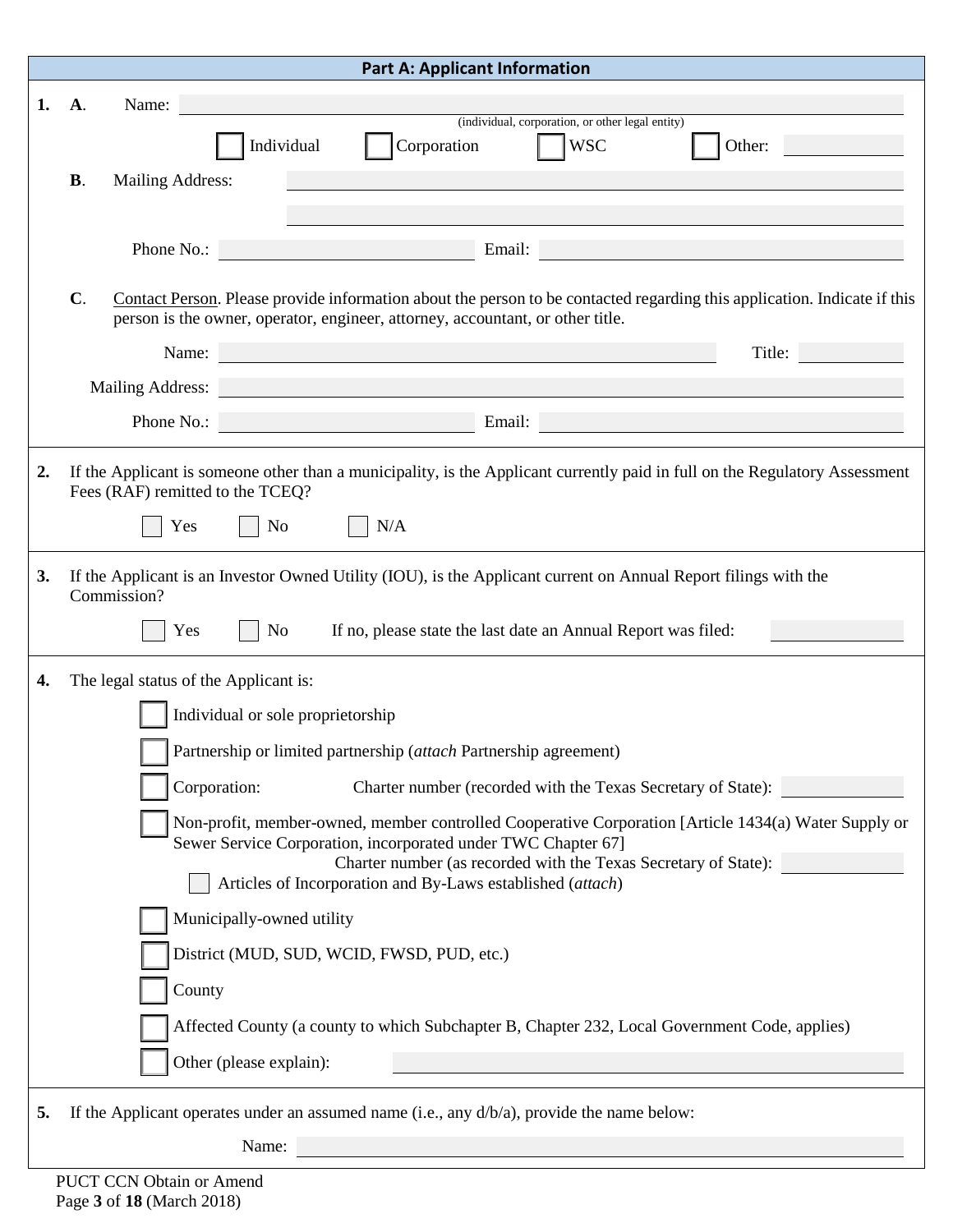<span id="page-3-0"></span>

|     | <b>Part B: Requested Area Information</b>                                                                                                                                            |
|-----|--------------------------------------------------------------------------------------------------------------------------------------------------------------------------------------|
| 6.  | Provide details on the existing or expected land use in the requested area, including details on requested actions such as<br>dual certification or decertification of service area. |
|     |                                                                                                                                                                                      |
|     |                                                                                                                                                                                      |
| 7.  | The requested area (check all applicable):                                                                                                                                           |
|     | Is being developed with no current customers<br>Currently receives service from the Applicant                                                                                        |
|     | Overlaps or is within district boundaries<br>Overlaps or is within municipal boundaries                                                                                              |
|     | Municipality:<br>District:                                                                                                                                                           |
|     | Provide a copy of any franchise, permit, or consent granted by the city or district. If not available please explain:                                                                |
|     |                                                                                                                                                                                      |
|     |                                                                                                                                                                                      |
|     |                                                                                                                                                                                      |
| 8.  | Describe the circumstances (economic, environmental, etc.) driving the need for service in the requested area:                                                                       |
|     |                                                                                                                                                                                      |
|     |                                                                                                                                                                                      |
|     |                                                                                                                                                                                      |
| 9.  | Has the Applicant received any requests for service within the requested area?                                                                                                       |
|     | Yes*<br>*Attach copies of all applicable requests for service and show locations on a map<br>N <sub>o</sub>                                                                          |
| 10. | Is there existing or anticipated growth in the requested area?                                                                                                                       |
|     | Yes*<br>*Attach copies of any reports and market studies supporting growth<br>N <sub>o</sub>                                                                                         |
| 11. | Will construction of any facilities be necessary to provide service to the requested area?<br>A.                                                                                     |
|     | Yes*<br>*Attach copies of TCEQ approval letters<br>N <sub>o</sub>                                                                                                                    |
|     | <b>B.</b><br>Date Plans & Specifications or Discharge Permit App. submitted to TCEQ:                                                                                                 |
|     |                                                                                                                                                                                      |
|     |                                                                                                                                                                                      |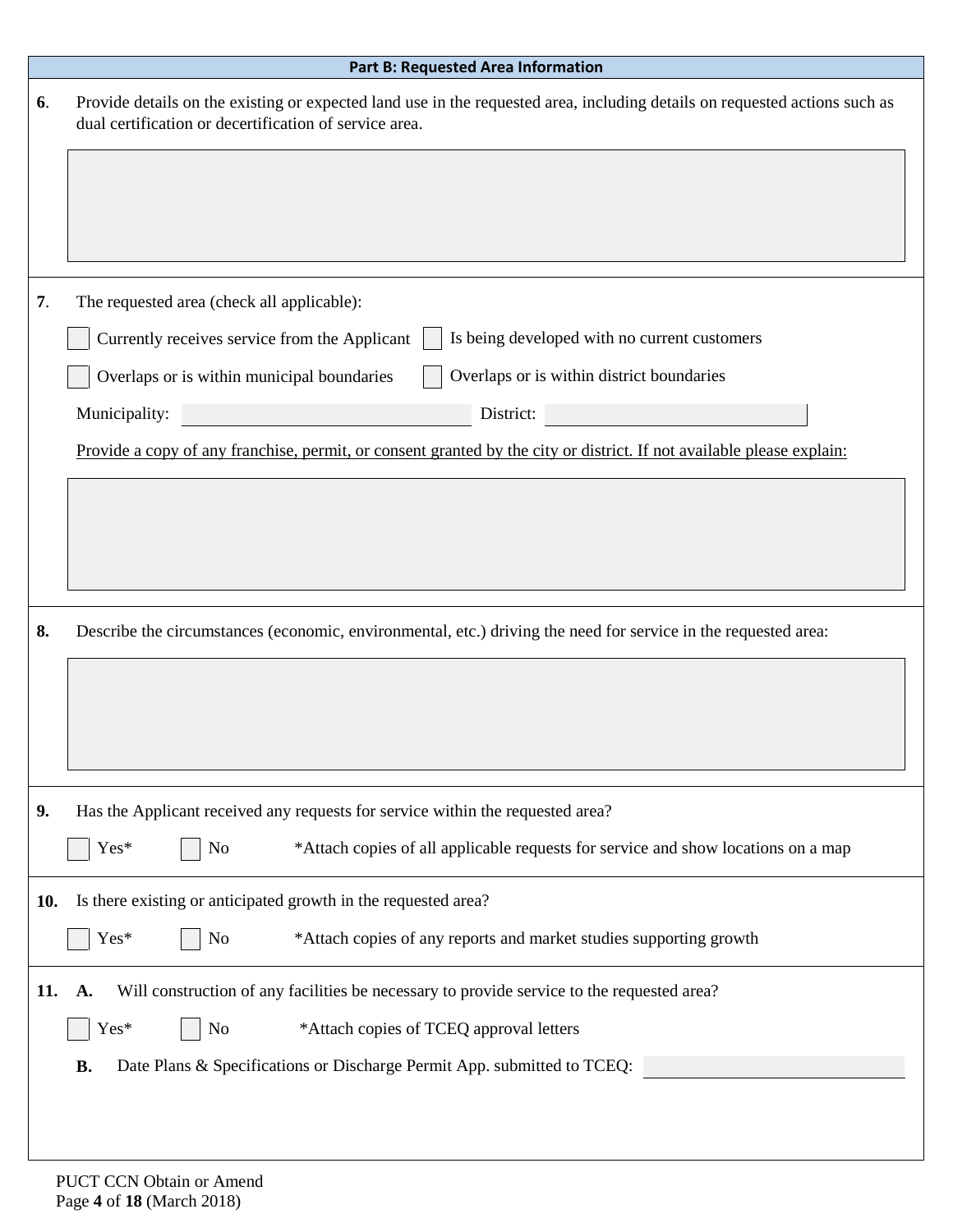|        | Summarize an estimated timeline for construction for any required facilities to serve the requested area:<br>$\mathbf{C}$ . |                                                                                                                                                                                                                            |  |  |  |  |
|--------|-----------------------------------------------------------------------------------------------------------------------------|----------------------------------------------------------------------------------------------------------------------------------------------------------------------------------------------------------------------------|--|--|--|--|
|        |                                                                                                                             |                                                                                                                                                                                                                            |  |  |  |  |
|        |                                                                                                                             |                                                                                                                                                                                                                            |  |  |  |  |
|        |                                                                                                                             |                                                                                                                                                                                                                            |  |  |  |  |
|        | D.                                                                                                                          | Describe the source and availability of funds for any required facilities to serve the requested area:                                                                                                                     |  |  |  |  |
|        |                                                                                                                             |                                                                                                                                                                                                                            |  |  |  |  |
|        |                                                                                                                             |                                                                                                                                                                                                                            |  |  |  |  |
|        |                                                                                                                             |                                                                                                                                                                                                                            |  |  |  |  |
|        |                                                                                                                             | Note: Failure to provide applicable TCEQ construction or permit approvals, or<br>evidence showing that the construction or permit approval has been filed with the                                                         |  |  |  |  |
|        |                                                                                                                             | TCEQ may result in the delay or possible dismissal of the application.                                                                                                                                                     |  |  |  |  |
| 12. A. |                                                                                                                             | If construction of a physically separate water or sewer system is necessary, provide a list of all retail public water<br>and/or sewer utilities within one half mile from the outer boundary of the requested area below: |  |  |  |  |
|        |                                                                                                                             |                                                                                                                                                                                                                            |  |  |  |  |
|        |                                                                                                                             |                                                                                                                                                                                                                            |  |  |  |  |
|        |                                                                                                                             |                                                                                                                                                                                                                            |  |  |  |  |
|        | <b>B.</b>                                                                                                                   | Did the Applicant request service from each of the above water or sewer utilities?                                                                                                                                         |  |  |  |  |
|        |                                                                                                                             | Yes*<br>*Attach copies of written requests and copies of the written response<br>N <sub>o</sub>                                                                                                                            |  |  |  |  |
|        | $\mathbf{C}$ .                                                                                                              | Attach a statement or provide documentation explaining why it is not economically feasible to obtain retail<br>service from the water or sewer retail public utilities listed above.                                       |  |  |  |  |
|        | D.                                                                                                                          | If a neighboring retail public utility agreed to provide service to the requested area, attach documentation<br>addressing the following information:                                                                      |  |  |  |  |
|        |                                                                                                                             | (A) A description of the type of service that the neighboring retail public utility is                                                                                                                                     |  |  |  |  |
|        |                                                                                                                             | willing to provide and comparison with service the applicant is proposing;<br>(B) An analysis of all necessary costs for constructing, operating, and maintaining the                                                      |  |  |  |  |
|        |                                                                                                                             | new facilities for at least the first five years of operations, including such items as<br>taxes and insurance; and                                                                                                        |  |  |  |  |
|        |                                                                                                                             | (C) An analysis of all necessary costs for acquiring and continuing to receive service<br>from the neighboring retail public utility for at least the first five years of                                                  |  |  |  |  |
|        |                                                                                                                             | operations.                                                                                                                                                                                                                |  |  |  |  |
| 13.    |                                                                                                                             | Explain the effect of granting the CCN request on the Applicant, any retail public utility of the same kind serving in the                                                                                                 |  |  |  |  |
|        |                                                                                                                             | proximate area, and any landowners in the requested area. The statement should address, but is not limited to,<br>regionalization, compliance, and economic effects.                                                       |  |  |  |  |

PUCT CCN Obtain or Amend Page **5** of **18** (March 2018)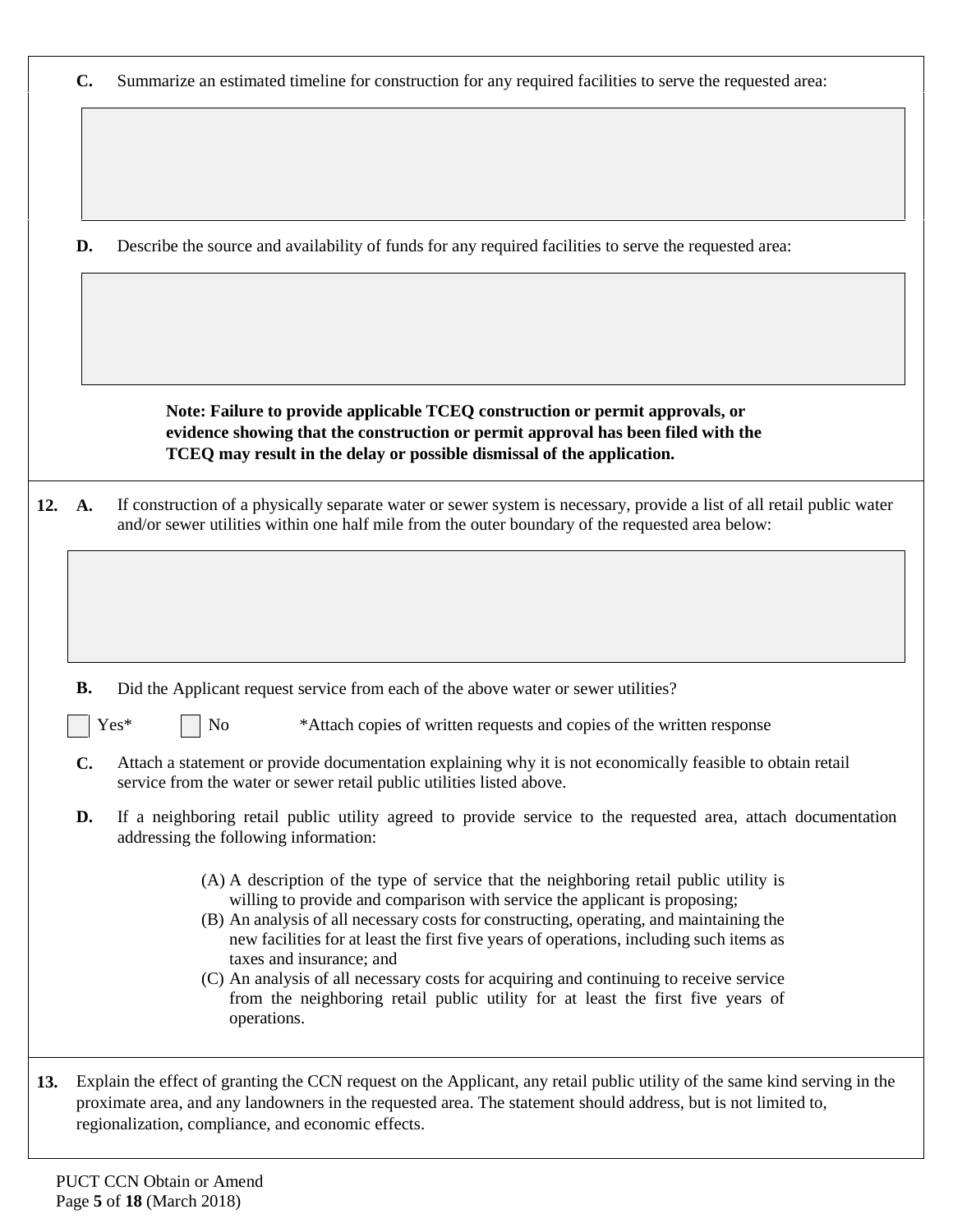<span id="page-5-0"></span>

|     | <b>Part C: CCN Obtain or Amend Criteria Considerations</b>                                                                                                                                                                                                                                                           |
|-----|----------------------------------------------------------------------------------------------------------------------------------------------------------------------------------------------------------------------------------------------------------------------------------------------------------------------|
| 14. | Describe the anticipated impact and changes in the quality of retail utility service for the requested area:                                                                                                                                                                                                         |
|     |                                                                                                                                                                                                                                                                                                                      |
| 15. | Describe the experience and qualifications of the Applicant in providing continuous and adequate retail service:                                                                                                                                                                                                     |
|     |                                                                                                                                                                                                                                                                                                                      |
| 16. | Has the Applicant been under an enforcement action by the Commission, TCEQ, Texas Department of Health (TDH),<br>the Office of the Attorney General (OAG), or the Environmental Protection Agency (EPA) in the past five (5) years for<br>non-compliance with rules, orders, or state statutes?<br>Yes*<br><b>No</b> |
|     | *Attach copies of any correspondence with the applicable regulatory agency concerning any enforcement actions,<br>and attach a description of any actions or efforts the Applicant has taken to comply with these requirements.                                                                                      |
| 17. | Explain how the environmental integrity of the land will or will not be impacted or disrupted as a result of granting the<br>CCN as requested:                                                                                                                                                                       |
|     |                                                                                                                                                                                                                                                                                                                      |
| 18. | Has the Applicant made efforts to extend retail water or sewer utility service to any economically distressed area located<br>within the requested area?                                                                                                                                                             |
|     |                                                                                                                                                                                                                                                                                                                      |
|     |                                                                                                                                                                                                                                                                                                                      |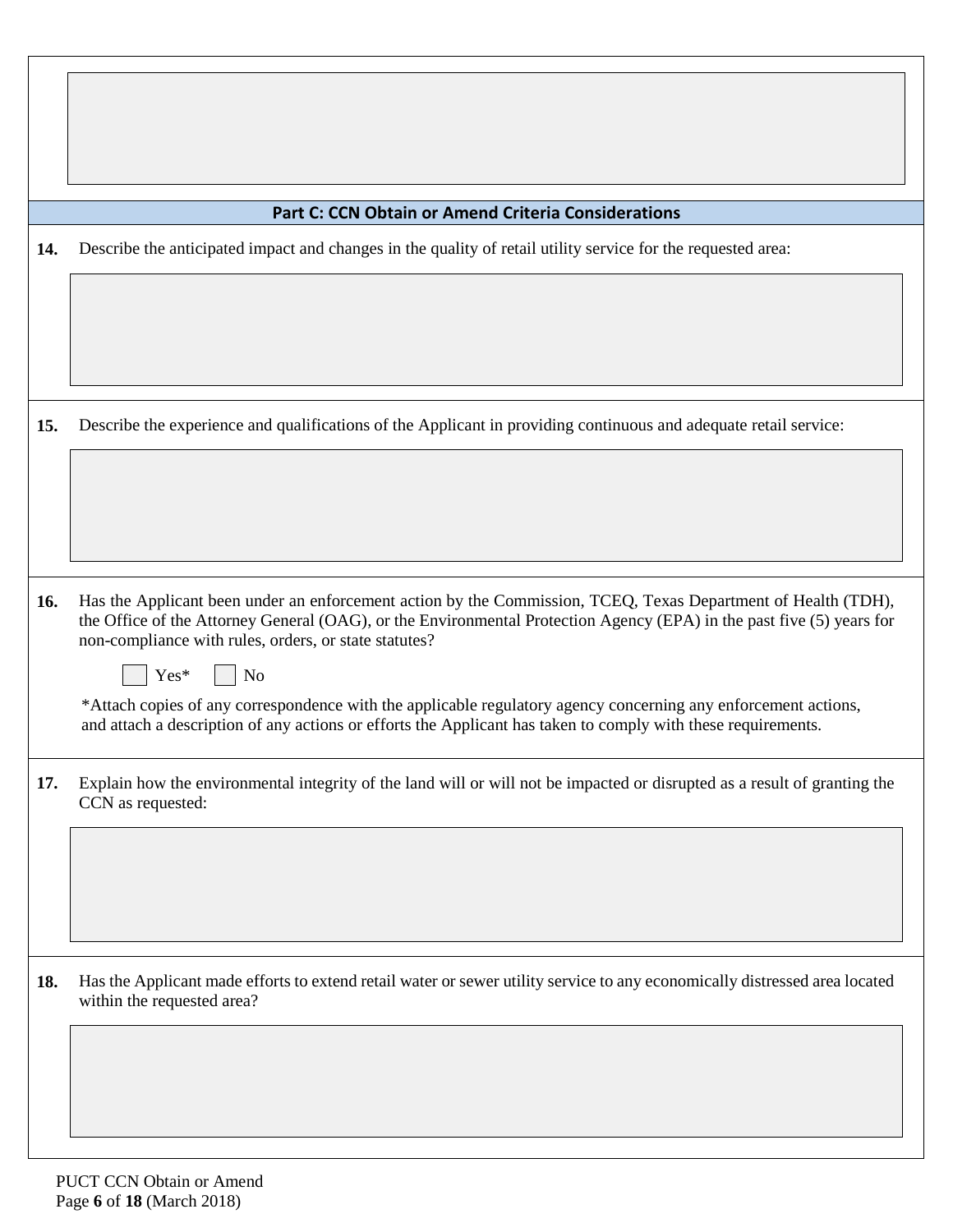**19.** List all neighboring water or sewer retail public utilities, cities, districts (including ground water conservation districts), counties, or other political subdivisions (including river authorities) providing the same service located within two (2) miles from the outer boundary of the requested area:

#### <span id="page-6-0"></span>**Part D: TCEQ Public Water System or Sewer (Wastewater) Information**

**20. A.** Complete the following for **all** Public Water Systems (PWS) associated with the Applicant's CCN:

| <b>TCEQ PWS ID:</b> | Name of PWS: | Date of TCEQ<br>inspection <sup>*</sup> : | <b>Subdivisions served:</b> |
|---------------------|--------------|-------------------------------------------|-----------------------------|
|                     |              |                                           |                             |
|                     |              |                                           |                             |
|                     |              |                                           |                             |
|                     |              |                                           |                             |
|                     |              |                                           |                             |

\*Attach evidence of compliance with TCEQ for each PWS

**B.** Complete the following for **all** TCEQ Water Quality (WQ) discharge permits associated with the Applicant's CCN:

| <b>TCEQ Discharge Permit No:</b> | <b>Date Permit</b><br>expires: | Date of TCEQ<br>inspection <sup>*</sup> : | <b>Subdivisions served:</b> |
|----------------------------------|--------------------------------|-------------------------------------------|-----------------------------|
| WQ-                              |                                |                                           |                             |
| WQ-                              |                                |                                           |                             |
| $WQ-$                            |                                |                                           |                             |
| WQ-                              |                                |                                           |                             |

\*Attach evidence of compliance with TCEQ for each Discharge Permit

**C.** The requested CCN service area will be served via: PWS ID:

WQ

**21.** List the number of *existing* connections for the PWS & Discharge Permit indicated above (Question 20. C.):

| Water                           |                    |               | <b>Sewer</b>                    |
|---------------------------------|--------------------|---------------|---------------------------------|
|                                 | Non-metered        | $\gamma$<br>∸ | Residential                     |
|                                 | $5/8$ " or $3/4$ " | $\rightarrow$ | Commercial                      |
|                                 | 1, 22              | $\Lambda$     | Industrial                      |
|                                 | $1\frac{1}{2}$     | Other         | Other                           |
| <b>Total Water Connections:</b> |                    |               | <b>Total Sewer Connections:</b> |

**22.** List the number of *additional* connections projected for the requested CCN area:

| Water                           |                    | <b>Sewer</b>  |                                 |  |
|---------------------------------|--------------------|---------------|---------------------------------|--|
|                                 | Non-metered        | $\bigcap$     | Residential                     |  |
|                                 | $5/8$ " or $3/4$ " | $\rightarrow$ | Commercial                      |  |
|                                 | 1, 22              | 4"            | Industrial                      |  |
|                                 | $1\frac{1}{2}$     | Other         | Other                           |  |
| <b>Total Water Connections:</b> |                    |               | <b>Total Sewer Connections:</b> |  |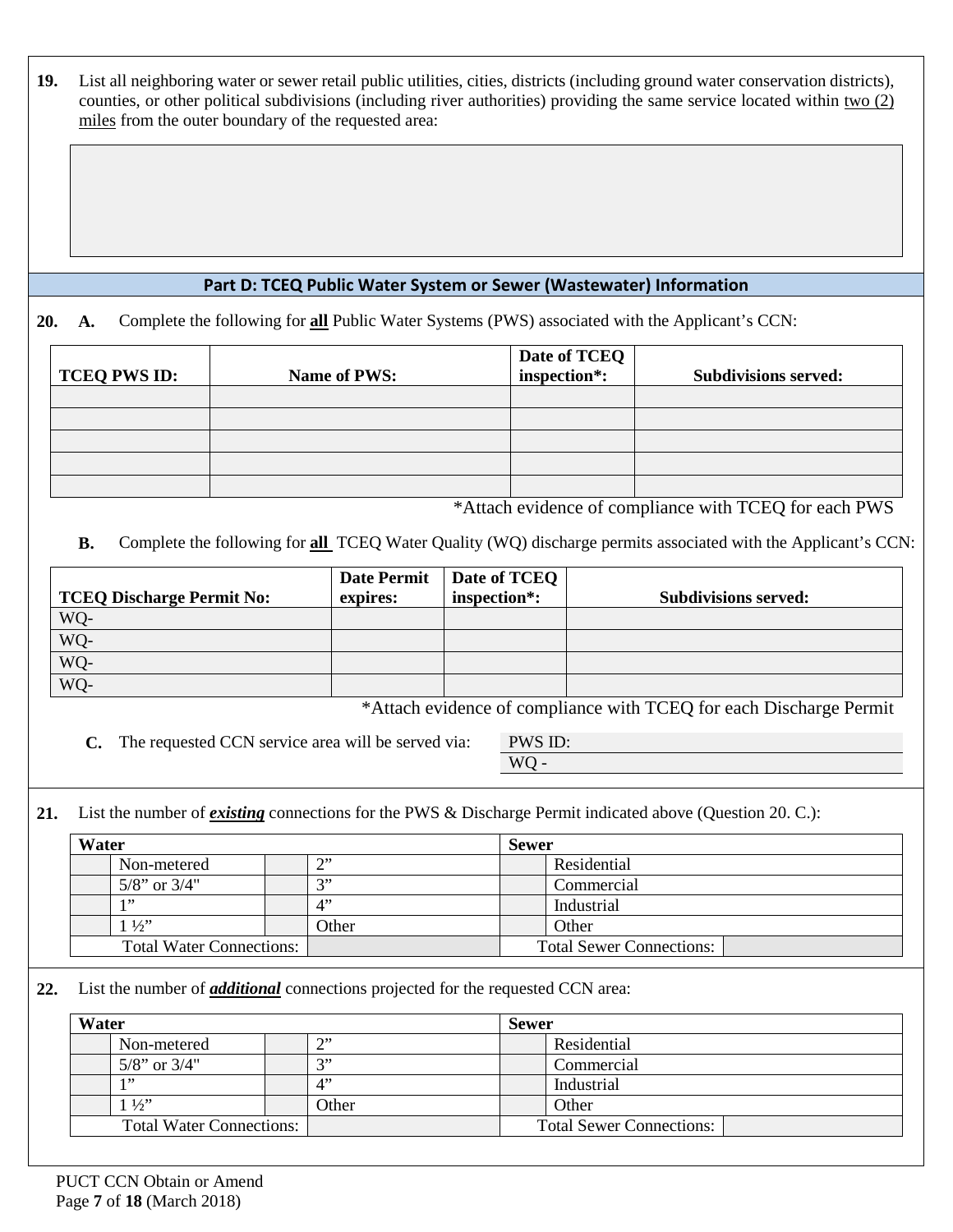| 23. | A.                                                                                                                                                                                                               |                | Will the system serving the requested area purchase water or sewer treatment capacity from another source?                                                                                                                                               |                                   |             |                        |  |
|-----|------------------------------------------------------------------------------------------------------------------------------------------------------------------------------------------------------------------|----------------|----------------------------------------------------------------------------------------------------------------------------------------------------------------------------------------------------------------------------------------------------------|-----------------------------------|-------------|------------------------|--|
|     | Yes*<br>*Attach a copy of purchase agreement or contract.<br>N <sub>o</sub>                                                                                                                                      |                |                                                                                                                                                                                                                                                          |                                   |             |                        |  |
|     |                                                                                                                                                                                                                  |                | Capacity is purchased from:                                                                                                                                                                                                                              |                                   |             |                        |  |
|     |                                                                                                                                                                                                                  |                | Water:                                                                                                                                                                                                                                                   |                                   |             |                        |  |
|     |                                                                                                                                                                                                                  |                | Sewer:                                                                                                                                                                                                                                                   |                                   |             |                        |  |
|     | <b>B.</b>                                                                                                                                                                                                        |                | Are any of the Applicants PWS's required to purchase water to meet the TCEQ's minimum capacity requirements                                                                                                                                              |                                   |             |                        |  |
|     |                                                                                                                                                                                                                  |                | or TCEQ's drinking water standards?                                                                                                                                                                                                                      |                                   |             |                        |  |
|     | Yes                                                                                                                                                                                                              | No             |                                                                                                                                                                                                                                                          |                                   |             |                        |  |
|     | $C_{\bullet}$                                                                                                                                                                                                    |                | What is the amount of supply or treatment purchased, per the agreement or contract? What is the percent of overall                                                                                                                                       |                                   |             |                        |  |
|     |                                                                                                                                                                                                                  |                | demand supplied by purchased water or sewer treatment (if any)?                                                                                                                                                                                          |                                   |             |                        |  |
|     |                                                                                                                                                                                                                  | Water:         | <b>Amount in Gallons</b>                                                                                                                                                                                                                                 | <b>Percent of demand</b><br>0%    |             |                        |  |
|     |                                                                                                                                                                                                                  | Sewer:         |                                                                                                                                                                                                                                                          | 0%                                |             |                        |  |
| 24. |                                                                                                                                                                                                                  |                | Does the PWS or sewer treatment plant have adequate capacity to meet the current and projected demands in the                                                                                                                                            |                                   |             |                        |  |
|     | requested area?                                                                                                                                                                                                  |                |                                                                                                                                                                                                                                                          |                                   |             |                        |  |
|     | Yes                                                                                                                                                                                                              | N <sub>o</sub> |                                                                                                                                                                                                                                                          |                                   |             |                        |  |
| 25. |                                                                                                                                                                                                                  |                | List the name, class, and TCEQ license number of the operators that will be responsible for the operations of the water or                                                                                                                               |                                   |             |                        |  |
|     |                                                                                                                                                                                                                  |                | sewer utility service provided to the requested area:                                                                                                                                                                                                    |                                   |             |                        |  |
|     |                                                                                                                                                                                                                  |                | Name (as it appears on license)                                                                                                                                                                                                                          | <b>Class</b>                      | License No. | <b>Water/Sewer</b>     |  |
|     |                                                                                                                                                                                                                  |                |                                                                                                                                                                                                                                                          |                                   |             |                        |  |
|     |                                                                                                                                                                                                                  |                |                                                                                                                                                                                                                                                          |                                   |             |                        |  |
|     |                                                                                                                                                                                                                  |                |                                                                                                                                                                                                                                                          |                                   |             |                        |  |
| 26. | Are any improvements required for the existing PWS or sewer treatment plant to meet TCEQ or Commission<br>A.<br>standards?                                                                                       |                |                                                                                                                                                                                                                                                          |                                   |             |                        |  |
|     | Yes                                                                                                                                                                                                              | N <sub>o</sub> |                                                                                                                                                                                                                                                          |                                   |             |                        |  |
|     | <b>B.</b><br>Provide details on each required major capital improvement necessary to correct deficiencies to meet the TCEQ<br>or Commission standards (attach any engineering reports or TCEQ approval letters): |                |                                                                                                                                                                                                                                                          |                                   |             |                        |  |
|     |                                                                                                                                                                                                                  |                | <b>Description of the Capital Improvement:</b>                                                                                                                                                                                                           | <b>Estimated Completion Date:</b> |             | <b>Estimated Cost:</b> |  |
|     |                                                                                                                                                                                                                  |                |                                                                                                                                                                                                                                                          |                                   |             |                        |  |
|     |                                                                                                                                                                                                                  |                |                                                                                                                                                                                                                                                          |                                   |             |                        |  |
|     |                                                                                                                                                                                                                  |                |                                                                                                                                                                                                                                                          |                                   |             |                        |  |
|     |                                                                                                                                                                                                                  |                |                                                                                                                                                                                                                                                          |                                   |             |                        |  |
| 27. |                                                                                                                                                                                                                  |                | Provide a map (or maps) showing all facilities for production, transmission, and distribution, and the location of existing                                                                                                                              |                                   |             |                        |  |
|     |                                                                                                                                                                                                                  |                | or proposed customer connections, in the requested area. Facilities should be identified on subdivision plats, engineering<br>planning maps, or other large scale maps. Color coding can be used, and is encouraged, to distinguish types of facilities. |                                   |             |                        |  |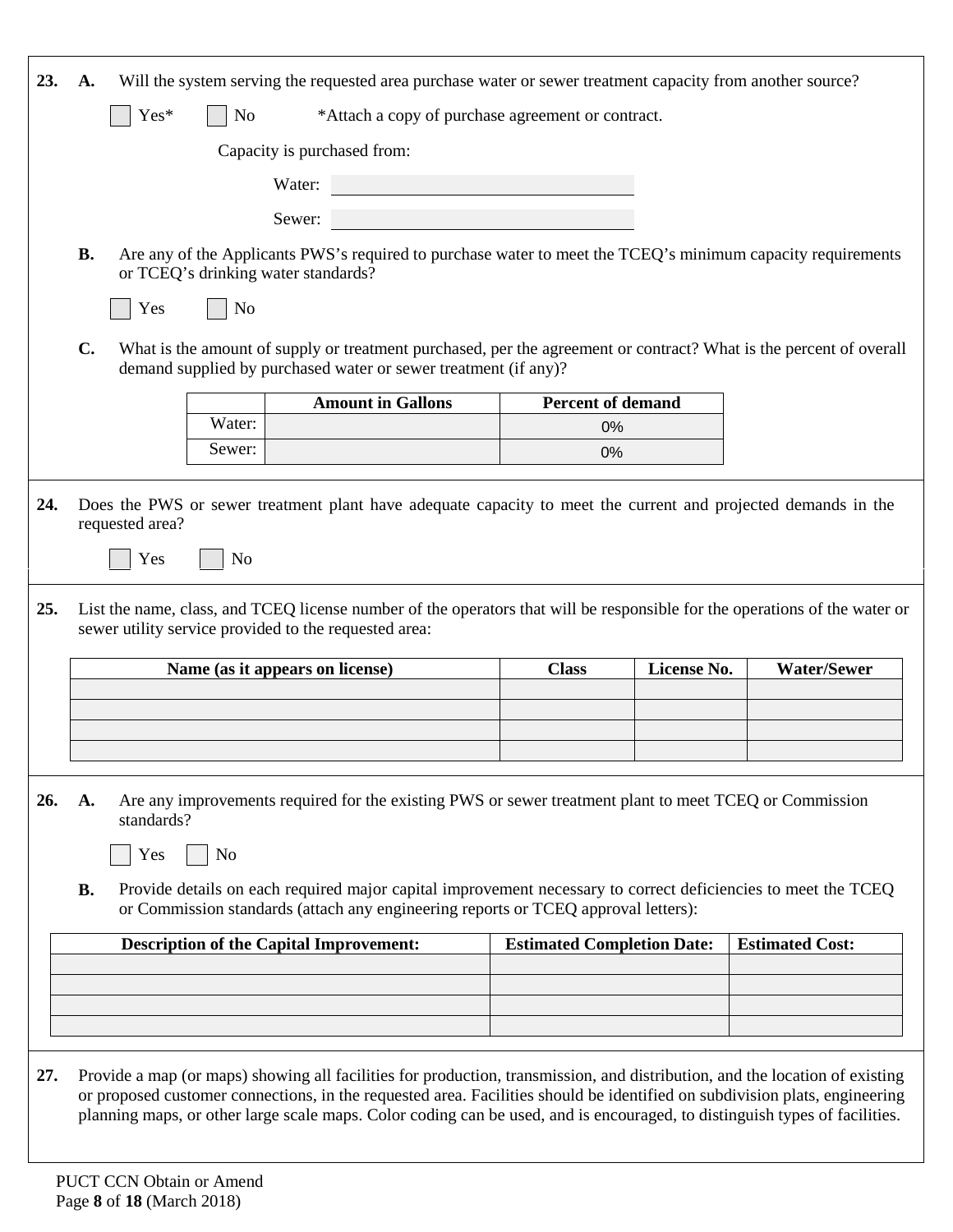#### <span id="page-8-0"></span>**Part E: Financial Information**

**28.** If the Applicant seeking to obtain a CCN for the first time is an Investor Owned Utility (IOU) and under the original rate jurisdiction of the Commission, a proposed tariff must be attached to the application. The proposed rates must be supported by a rate study, which provides all calculations and assumptions made. Once a CCN is granted, the Applicant must submit a rate filing package with the Commission within 18 months from the date service begins. The purpose of this rate filing package is to revise a utility's tariff to adjust the rates to a historic test year and to true up the new tariff rates to the historic test year. It is the Applicant's responsibility in any future rate proceeding to provide written evidence and support for the original cost and installation date of all facilities used and useful for providing utility service. Any dollar amount collected under the rates charged during the test year in excess of the revenue requirement established by the Commission during the rate change proceeding shall be reflected as customer contributed capital going forward as an offset to rate base for ratemaking purposes.

- **29**. If the Applicant is an existing IOU, please attach a copy of the current tariff and indicate:
	- **A.** Effective date for most recent rates:
	- **B.** Was notice of this increase provided to the Commission or a predecessor regulatory authority?



No  $\vert \vert$  Yes Application or Docket Number:

**C.** If notice was not provided to the Commission, please explain why ( ex: rates are under the jurisdiction of a municipality)

## **If the Applicant is a Water Supply or Sewer Service Corporation (WSC/SSC) and seeking to obtain a CCN, attach a copy of the current tariff.**

# **30. Financial Information**

Applicants must provide accounting information typically included within a balance sheet, income statement, and statement of cash flows. If the Applicant is an existing retail public utility, this must include historical financial information and projected financial information. However, projected financial information is only required if the Applicant proposes new service connections and new investment in plant, or if requested by Commission Staff. If the Applicant is a new market entrant and does not have its own historical balance sheet, income statement, and statement of cash flows information, then the Applicant should establish a five-year projection.

*Historical Financial Information* may be shown by providing any combination of the following that includes necessary information found in a balance sheet, income statement, and statement of cash flows:

- 1. Completed Appendix A;
- 2. Documentation that includes all of the information required in Appendix A in a concise format; or
- 3. Audited financial statements issued within 18 months of the application filing date. This may be provided electronically by providing a uniform resource locator (URL) or a link to a website portal.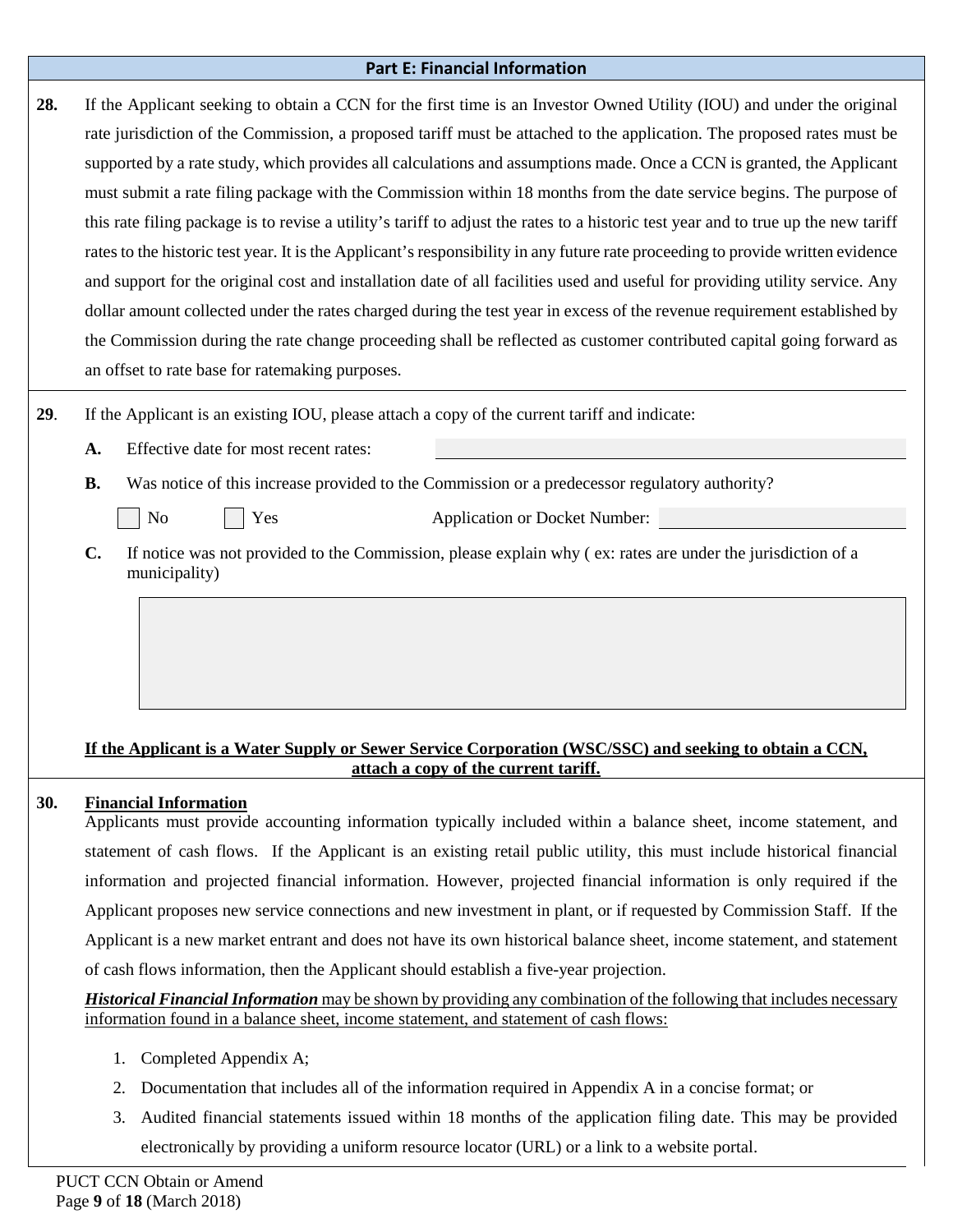*Projected Financial Information* may be shown by providing any of the following:

- 1. Completed Appendix B;
- 2. Documentation that includes all of the information required in Appendix B in a concise format;
- 3. A detailed budget or capital improvement plan, which indicates sources and uses of funds required, including improvements to the system being transferred; or
- 4. A recent budget and capital improvements plan that includes information needed for analysis of the operations test for the system being transferred and any operations combined with the system. This may be provided electronically by providing a uniform resource locator (URL) or a link to a website portal.
- **31.** Attach a disclosure of any affiliated interest or affiliate. Include a description of the business relationship between all affiliated interests and the Applicant.

# **DO NOT INCLUDE ATTACHMENTS A OR B IF LEFT BLANK**

## <span id="page-9-0"></span>**Part F: Mapping & Affidavits**

**32.** Provide the following mapping information with each of the seven (7) copies of the application:

- **1.** A general location (small scale) map identifying the requested area in reference to the nearest county boundary, city, or town. The Applicant should adhere to the following guidance:
	- **i.** If the application includes an amendment for both water and sewer certificated service areas, separate maps must be provided for each.
	- ii. A hand drawn map, graphic, or diagram of the requested area is not considered an acceptable mapping document.
	- **iii.** To maintain the integrity of the scale and quality of the map, copies must be exact duplicates of the original map. Therefore, copies of maps cannot be reduced or enlarged from the original map, or in black and white if the original map is in color.
- A detailed (large scale) map identifying the requested area in reference to verifiable man-made or natural **2.** landmarks such as roads, rivers, and railroads. The Applicant should adhere to the following guidance:
	- **i.** The map should be clearly labeled and the outer boundary of the requested area should be marked in reference to the verifiable man-made or natural landmarks. These verifiable manmade and/or natural landmarks must be labeled and marked on the map as well.
	- **ii.** If the application includes an amendment for both water and sewer certificated service area, separate maps need to be provided for each.
	- **iii.** To maintain the integrity of the scale and quality of the map, copies must be exact duplicates of the original map. Therefore, copies of maps cannot be reduced or enlarged from the original map, or in black and white if the original map is in color.
- **3.** One of the following identifying the requested area:
	- **i.** A metes and bounds survey sealed or embossed by either a licensed state land surveyor or a registered professional land surveyor. Please refer to the mapping guidance in part 2 (above);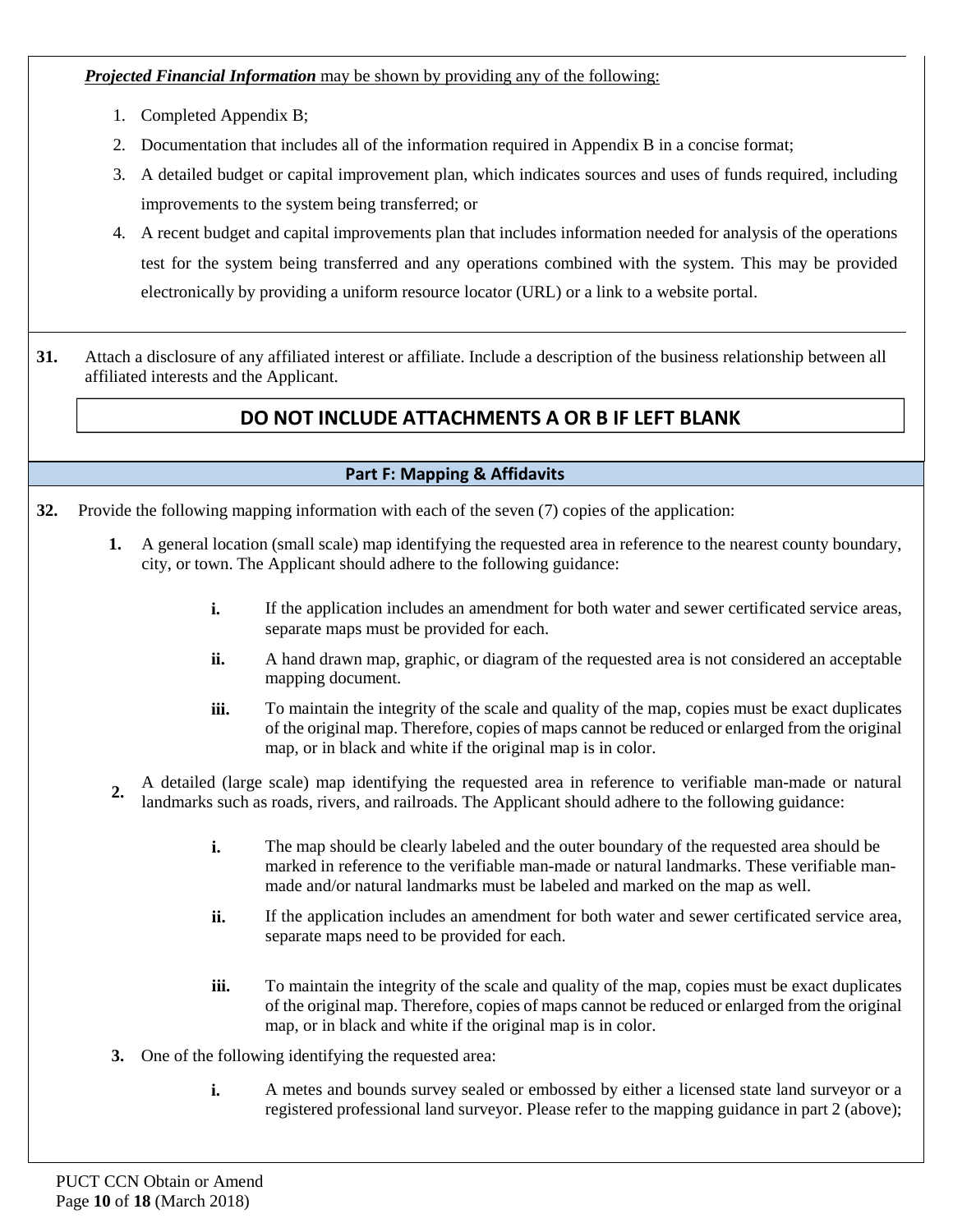<span id="page-10-0"></span>

|     | ii.                                                                                                                                                                                                                                                                                                                           | A recorded plat. If the plat does not provide sufficient detail, Staff may request additional<br>mapping information. Please refer to the mapping guidance in part 2 (above); or                                                               |  |  |  |  |  |  |  |
|-----|-------------------------------------------------------------------------------------------------------------------------------------------------------------------------------------------------------------------------------------------------------------------------------------------------------------------------------|------------------------------------------------------------------------------------------------------------------------------------------------------------------------------------------------------------------------------------------------|--|--|--|--|--|--|--|
|     | iii.<br>Digital mapping data in a shapefile (SHP) format georeferenced in either NAD 83 Texas State<br>Plane Coordinate System (US Feet) or in NAD 83 Texas Statewide Mapping System (Meters).<br>The digital mapping data shall include a single, continuous polygon record. The following<br>guidance should be adhered to: |                                                                                                                                                                                                                                                |  |  |  |  |  |  |  |
|     | The digital mapping data must correspond to the same requested area as shown on the<br>a.<br>general location and detailed maps. The requested area must be clearly labeled as either<br>the water or sewer requested area.                                                                                                   |                                                                                                                                                                                                                                                |  |  |  |  |  |  |  |
|     | A shapefile should include six files (dbf, shp, shx, sbx, sbn, and the projection (.prj)<br>b.<br>file).                                                                                                                                                                                                                      |                                                                                                                                                                                                                                                |  |  |  |  |  |  |  |
|     |                                                                                                                                                                                                                                                                                                                               | The digital mapping data shall be filed on a data disk (CD or USB drives), clearly<br>$c_{\bullet}$<br>labeled, and filed with Central Records. Seven (7) copies of the digital mapping data is<br>also required.                              |  |  |  |  |  |  |  |
|     |                                                                                                                                                                                                                                                                                                                               | <b>Part G: Notice Information</b>                                                                                                                                                                                                              |  |  |  |  |  |  |  |
|     |                                                                                                                                                                                                                                                                                                                               | The following information will be used to generate the proposed notice for the application.<br>DO NOT provide notice until the application is deemed sufficient for filing and the Applicant is ordered to provide notice.                     |  |  |  |  |  |  |  |
| 33. | boundary of the requested area:                                                                                                                                                                                                                                                                                               | Complete the following using verifiable man-made and/or natural landmarks such as roads, rivers, or railroads to describe<br>the requested area (to be stated in the notice documents). Measurements should be approximated from the outermost |  |  |  |  |  |  |  |
|     |                                                                                                                                                                                                                                                                                                                               | The total acreage of the requested area is approximately:                                                                                                                                                                                      |  |  |  |  |  |  |  |
|     |                                                                                                                                                                                                                                                                                                                               | Number of customer connections in the requested area:                                                                                                                                                                                          |  |  |  |  |  |  |  |
|     |                                                                                                                                                                                                                                                                                                                               | The closest city or town:                                                                                                                                                                                                                      |  |  |  |  |  |  |  |
|     |                                                                                                                                                                                                                                                                                                                               | Approximate mileage to closest city or town center:                                                                                                                                                                                            |  |  |  |  |  |  |  |
|     |                                                                                                                                                                                                                                                                                                                               | Direction to closest city or town:                                                                                                                                                                                                             |  |  |  |  |  |  |  |
|     |                                                                                                                                                                                                                                                                                                                               | The requested area is generally bounded on the <u>North</u> by:                                                                                                                                                                                |  |  |  |  |  |  |  |
|     |                                                                                                                                                                                                                                                                                                                               | on the <u>East</u> by:                                                                                                                                                                                                                         |  |  |  |  |  |  |  |
|     |                                                                                                                                                                                                                                                                                                                               | on the <u>South</u> by:                                                                                                                                                                                                                        |  |  |  |  |  |  |  |
|     |                                                                                                                                                                                                                                                                                                                               |                                                                                                                                                                                                                                                |  |  |  |  |  |  |  |
|     |                                                                                                                                                                                                                                                                                                                               | on the <u>West</u> by:                                                                                                                                                                                                                         |  |  |  |  |  |  |  |
| 34. | A copy of the proposed map will be available at                                                                                                                                                                                                                                                                               |                                                                                                                                                                                                                                                |  |  |  |  |  |  |  |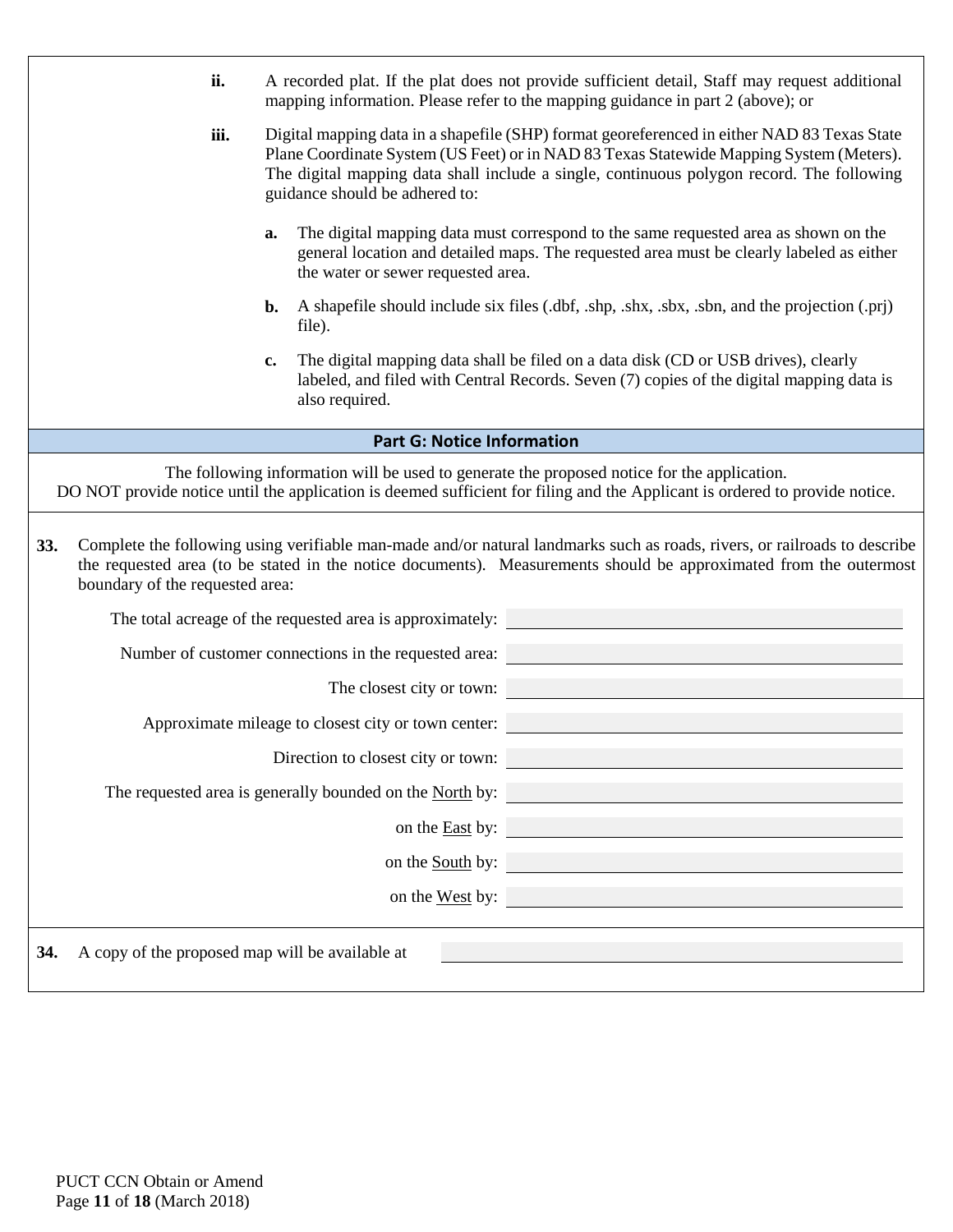# **Applicant's Oath**

**STATE OF** 

**COUNTY OF** 

I, being duly sworn, file this application to

obtain or amend a water or sewer CCN, as

(owner, member of partnership, title as officer of corporation, or authorized representative) I attest that, in such capacity, I am qualified and authorized to file and verify such application, am personally familiar with the documents filed with this application, and have complied with all the requirements contained in the application; and, that all such statements made and matters set forth therein with respect to Applicant are true and correct. Statements about other parties are made on information and belief. I further state that the application is made in good faith and that this application does not duplicate any filing presently before the Commission.

I further represent that the application form has not been changed, altered, or amended from its original form. I further represent that the Applicant will provide continuous and adequate service to all customers and qualified applicants within its certificated service area should its request to obtain or amend its CCN be granted.

> **AFFIANT**  (Utility's Authorized Representative)

If the Affiant to this form is any person other than the sole owner, partner, officer of the Applicant, or its attorney, a properly verified Power of Attorney must be enclosed.

**SUBSCRIBED AND SWORN BEFORE ME**, a Notary Public in and for the State of Texas **this day the of the of the set of the set of the set of the set of the set of the set of the set of the set of the set of the set of the set of the set of the set of the set of the set of the set of the set of the set of** 

**SEAL** 

**NOTARY PUBLIC IN AND FOR THE STATE OF TEXAS**

#### **PRINT OR TYPE NAME OF NOTARY**

**My commission expires:** 

PUCT CCN Obtain or Amend Page **12** of **18** (March 2018)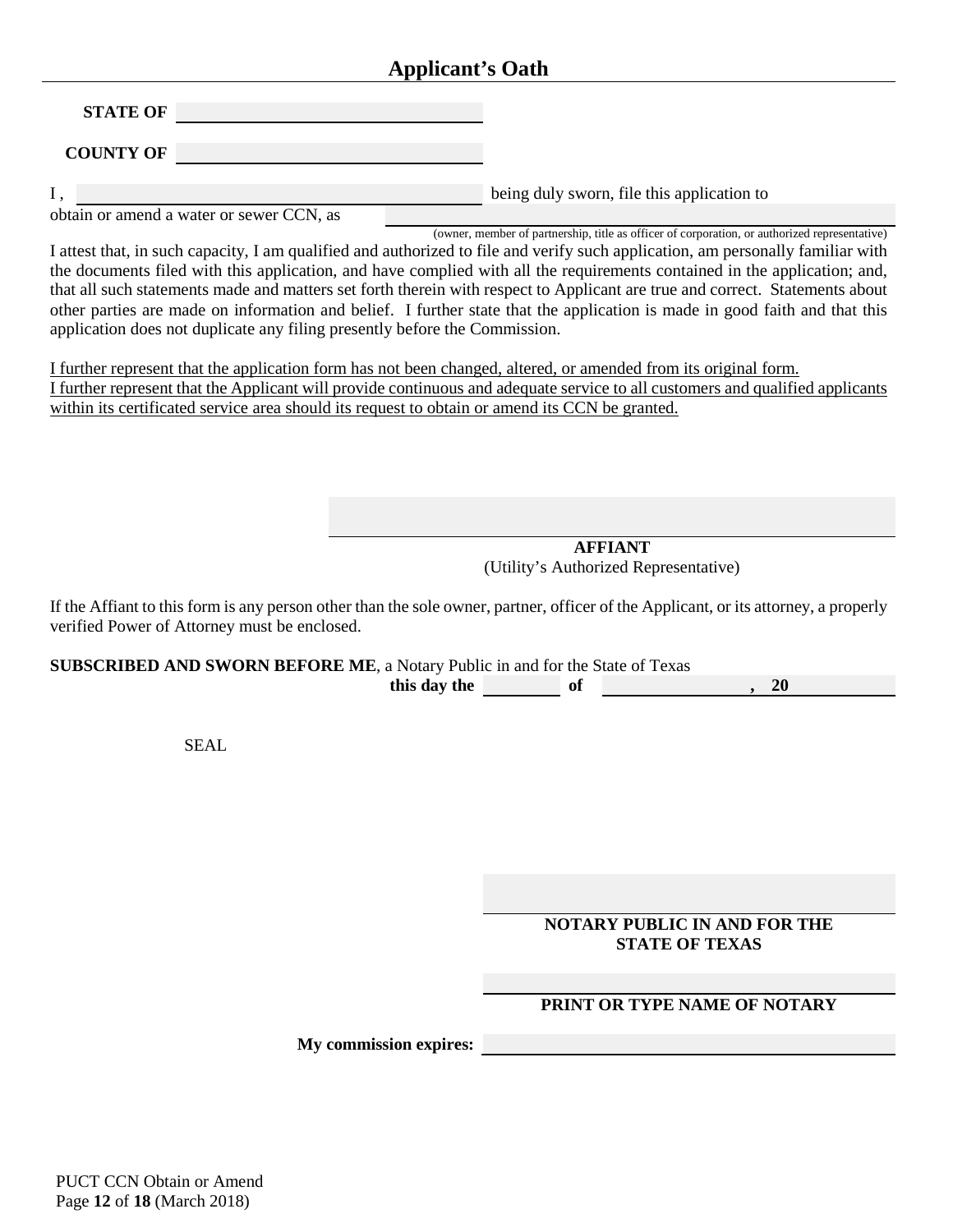<span id="page-12-0"></span>Appendix A: Historical Financial Information (Balance Sheet and Income Schedule)

*(Audited financial statements may be substituted for this schedule – see item 29 of the instructions)* 

| <b>HISTORICAL BALANCE SHEETS</b>                 | CURRENT(A) | A-1 YEAR    | A-2 YEAR | A-3 YEAR    | A-4 YEAR    | A-5 YEAR |
|--------------------------------------------------|------------|-------------|----------|-------------|-------------|----------|
| (ENTER DATE OF YEAR END)                         | $-  )$     | $( - - - )$ | $-  )$   | $( - - - )$ | $( - - - )$ | $-  )$   |
| <b>CURRENT ASSETS</b>                            |            |             |          |             |             |          |
| Cash                                             |            |             |          |             |             |          |
| <b>Accounts Receivable</b>                       |            |             |          |             |             |          |
| Inventories                                      |            |             |          |             |             |          |
| Other                                            |            |             |          |             |             |          |
| <b>A. Total Current Assets</b>                   |            |             |          |             |             |          |
| <b>FIXED ASSETS</b>                              |            |             |          |             |             |          |
| Land                                             |            |             |          |             |             |          |
| Collection/Distribution System                   |            |             |          |             |             |          |
| <b>Buildings</b>                                 |            |             |          |             |             |          |
| Equipment                                        |            |             |          |             |             |          |
| Other                                            |            |             |          |             |             |          |
| Less: Accum. Depreciation or Reserves            |            |             |          |             |             |          |
| <b>B. Total Fixed Assets</b>                     |            |             |          |             |             |          |
| C. TOTAL Assets $(A + B)$                        |            |             |          |             |             |          |
| <b>CURRENT LIABILITIES</b>                       |            |             |          |             |             |          |
| <b>Accounts Payable</b>                          |            |             |          |             |             |          |
| Notes Payable, Current                           |            |             |          |             |             |          |
| <b>Accrued Expenses</b>                          |            |             |          |             |             |          |
| Other                                            |            |             |          |             |             |          |
| <b>D. Total Current Liabilities</b>              |            |             |          |             |             |          |
| <b>LONG TERM LIABILITIES</b>                     |            |             |          |             |             |          |
| Notes Payable, Long-term                         |            |             |          |             |             |          |
| Other                                            |            |             |          |             |             |          |
| <b>E. Total Long Term Liabilities</b>            |            |             |          |             |             |          |
| <b>F. TOTAL LIABILITIES <math>(D + E)</math></b> |            |             |          |             |             |          |
| <b>OWNER'S EQUITY</b>                            |            |             |          |             |             |          |
| Paid in Capital                                  |            |             |          |             |             |          |
| <b>Retained Equity</b>                           |            |             |          |             |             |          |
| Other                                            |            |             |          |             |             |          |
| Current Period Profit or Loss                    |            |             |          |             |             |          |
| <b>G. TOTAL OWNER'S EQUITY</b>                   |            |             |          |             |             |          |
| <b>TOTAL LIABILITIES+EQUITY</b><br>$(F + G) = C$ |            |             |          |             |             |          |
| WORKING CAPITAL $(A - D)$                        |            |             |          |             |             |          |
| <b>CURRENT RATIO (A/D)</b>                       |            |             |          |             |             |          |
| DEBT TO EQUITY RATIO (E / G)                     |            |             |          |             |             |          |
|                                                  |            |             |          |             |             |          |

# **DO NOT INCLUDE ATTACHMENTS A OR B IF LEFT BLANK**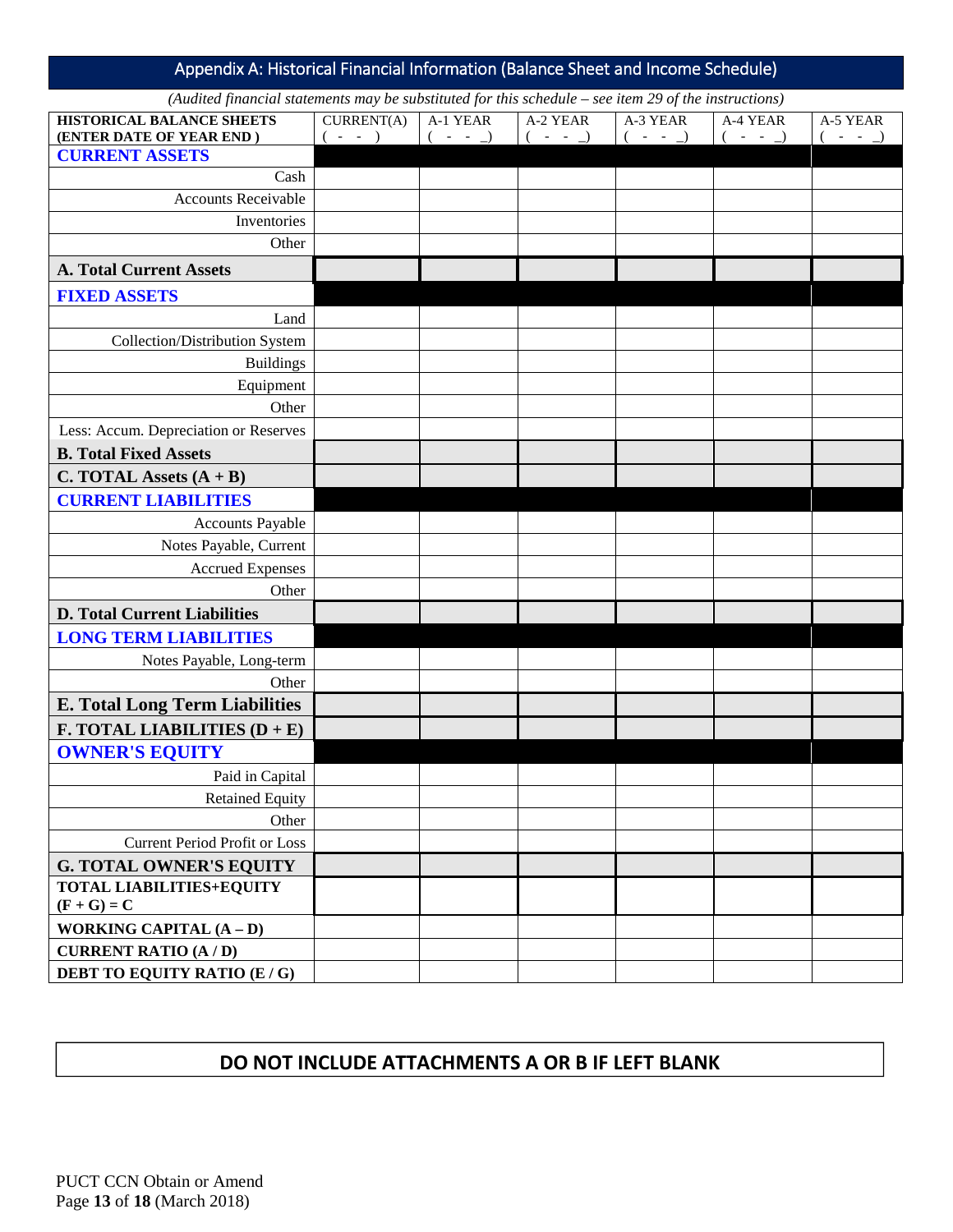| HISTORICAL NET INCOME INFORMATION                                                                                                                                    |  |  |  |  |  |  |  |  |  |  |
|----------------------------------------------------------------------------------------------------------------------------------------------------------------------|--|--|--|--|--|--|--|--|--|--|
| CURRENT(A)<br>A-1 YEAR<br>A-2 YEAR<br>A-3 YEAR<br>A-4 YEAR<br>A-5 YEAR<br>$-  )$<br>(ENTER DATE OF YEAR END)<br>$(- - )$<br>$-  )$<br>$-  )$<br>$-  )$<br>$\sim$ $-$ |  |  |  |  |  |  |  |  |  |  |
| <b>METER NUMBER</b>                                                                                                                                                  |  |  |  |  |  |  |  |  |  |  |
| <b>Existing Number of Taps</b>                                                                                                                                       |  |  |  |  |  |  |  |  |  |  |
| New Taps Per Year                                                                                                                                                    |  |  |  |  |  |  |  |  |  |  |
| <b>Total Meters at Year End</b>                                                                                                                                      |  |  |  |  |  |  |  |  |  |  |
| <b>METER REVENUE</b>                                                                                                                                                 |  |  |  |  |  |  |  |  |  |  |
| Revenue per Meter (use for projections)                                                                                                                              |  |  |  |  |  |  |  |  |  |  |
| Expense per Meter (use for projections)                                                                                                                              |  |  |  |  |  |  |  |  |  |  |
| <b>Operating Revenue Per Meter</b>                                                                                                                                   |  |  |  |  |  |  |  |  |  |  |
| <b>GROSS WATER REVENUE</b>                                                                                                                                           |  |  |  |  |  |  |  |  |  |  |
| Revenues- Base Rate & Gallonage Fees                                                                                                                                 |  |  |  |  |  |  |  |  |  |  |
| Other (Tap, reconnect, transfer fees, etc.)                                                                                                                          |  |  |  |  |  |  |  |  |  |  |
| <b>Gross Income</b>                                                                                                                                                  |  |  |  |  |  |  |  |  |  |  |
| <b>EXPENSES</b>                                                                                                                                                      |  |  |  |  |  |  |  |  |  |  |
| General & Administrative (see schedule)                                                                                                                              |  |  |  |  |  |  |  |  |  |  |
| Operating (see schedule)                                                                                                                                             |  |  |  |  |  |  |  |  |  |  |
| Interest                                                                                                                                                             |  |  |  |  |  |  |  |  |  |  |
| Other (list)                                                                                                                                                         |  |  |  |  |  |  |  |  |  |  |
| <b>NET INCOME</b>                                                                                                                                                    |  |  |  |  |  |  |  |  |  |  |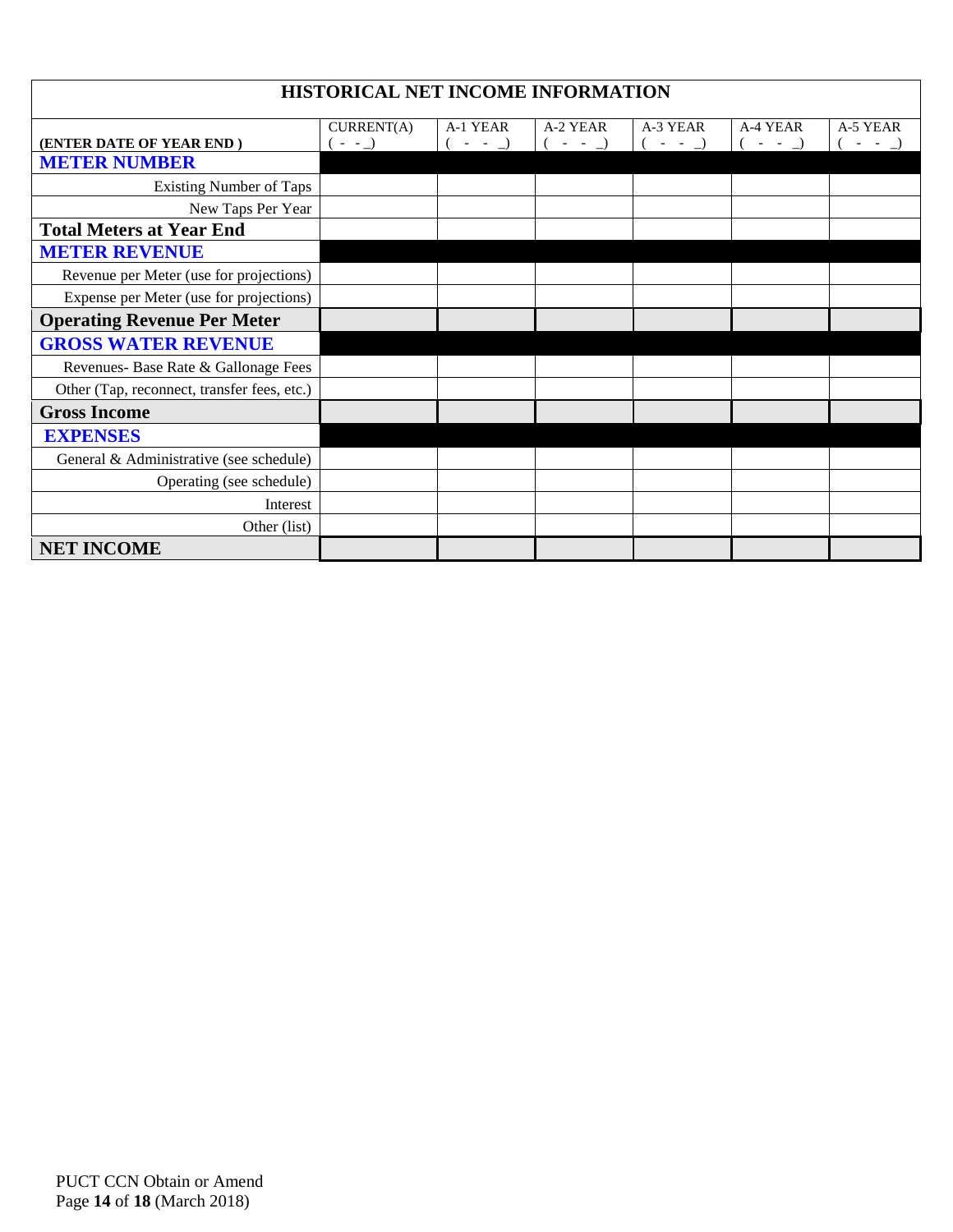| HISTORICAL EXPENSE INFORMATION<br>(ENTER DATE OF YEAR END) | <b>CURRENT(A)</b><br>$(- - )$ | A-1 YEAR<br>$( - - - )$ | A-2 YEAR<br>$( - - - )$ | A-3 YEAR<br>$( - - - )$ | A-4 YEAR<br>$( - - - )$ | A-5 YEAR<br>$-  )$<br>$\epsilon$ |
|------------------------------------------------------------|-------------------------------|-------------------------|-------------------------|-------------------------|-------------------------|----------------------------------|
| <b>GENERAL/ADMINISTRATIVE</b><br><b>EXPENSES</b>           |                               |                         |                         |                         |                         |                                  |
| Salaries & Benefits-Office/Management                      |                               |                         |                         |                         |                         |                                  |
| Office                                                     |                               |                         |                         |                         |                         |                                  |
| (services, rentals, supplies, electricity)                 |                               |                         |                         |                         |                         |                                  |
| <b>Contract Labor</b>                                      |                               |                         |                         |                         |                         |                                  |
| Transportation                                             |                               |                         |                         |                         |                         |                                  |
| Insurance                                                  |                               |                         |                         |                         |                         |                                  |
| Telephone                                                  |                               |                         |                         |                         |                         |                                  |
| <b>Utilities</b>                                           |                               |                         |                         |                         |                         |                                  |
| <b>Property Taxes</b>                                      |                               |                         |                         |                         |                         |                                  |
| Professional Services/Fees (recurring)                     |                               |                         |                         |                         |                         |                                  |
| Regulatory- other                                          |                               |                         |                         |                         |                         |                                  |
| Other (describe)                                           |                               |                         |                         |                         |                         |                                  |
| Interest                                                   |                               |                         |                         |                         |                         |                                  |
|                                                            |                               |                         |                         |                         |                         |                                  |
| Other                                                      |                               |                         |                         |                         |                         |                                  |
| <b>Total General Admin. Expenses</b><br>(G&A)              |                               |                         |                         |                         |                         |                                  |
| % Increase Per Year                                        | 0%                            | 0%                      | 0%                      | 0%                      | $0\%$                   | 0%                               |
| <b>OPERATIONS &amp; MAINTENANCE</b>                        |                               |                         |                         |                         |                         |                                  |
| <b>EXPENSES</b>                                            |                               |                         |                         |                         |                         |                                  |
| Salaries & Benefits (Employee,<br>Management)              |                               |                         |                         |                         |                         |                                  |
| Materials & Supplies                                       |                               |                         |                         |                         |                         |                                  |
| Utilities Expense-office                                   |                               |                         |                         |                         |                         |                                  |
| Contract Labor                                             |                               |                         |                         |                         |                         |                                  |
| <b>Transportation Expense</b>                              |                               |                         |                         |                         |                         |                                  |
| <b>Depreciation Expense</b>                                |                               |                         |                         |                         |                         |                                  |
| Other(describe)                                            |                               |                         |                         |                         |                         |                                  |
|                                                            |                               |                         |                         |                         |                         |                                  |
| <b>Total Operational Expenses</b><br>(O&M)                 |                               |                         |                         |                         |                         |                                  |
| Total Expense (Total G&A +<br>O&M                          |                               |                         |                         |                         |                         |                                  |
| <b>Historical % Increase Per Year</b>                      | 0.00%                         | 0.00%                   | 0.00%                   | 0.00%                   | 0.00%                   | 0.00%                            |
| <b>ASSUMPTIONS</b>                                         |                               |                         |                         |                         |                         |                                  |
| <b>Interest Rate/Terms</b>                                 |                               |                         |                         |                         |                         |                                  |
| Depreciation Schedule (attach)                             |                               |                         |                         |                         |                         |                                  |
| Other assumptions/information (List all)                   |                               |                         |                         |                         |                         |                                  |
|                                                            |                               |                         |                         |                         |                         |                                  |
|                                                            |                               |                         |                         |                         |                         |                                  |
|                                                            |                               |                         |                         |                         |                         |                                  |
|                                                            |                               |                         |                         |                         |                         |                                  |
|                                                            |                               |                         |                         |                         |                         |                                  |
|                                                            |                               |                         |                         |                         |                         |                                  |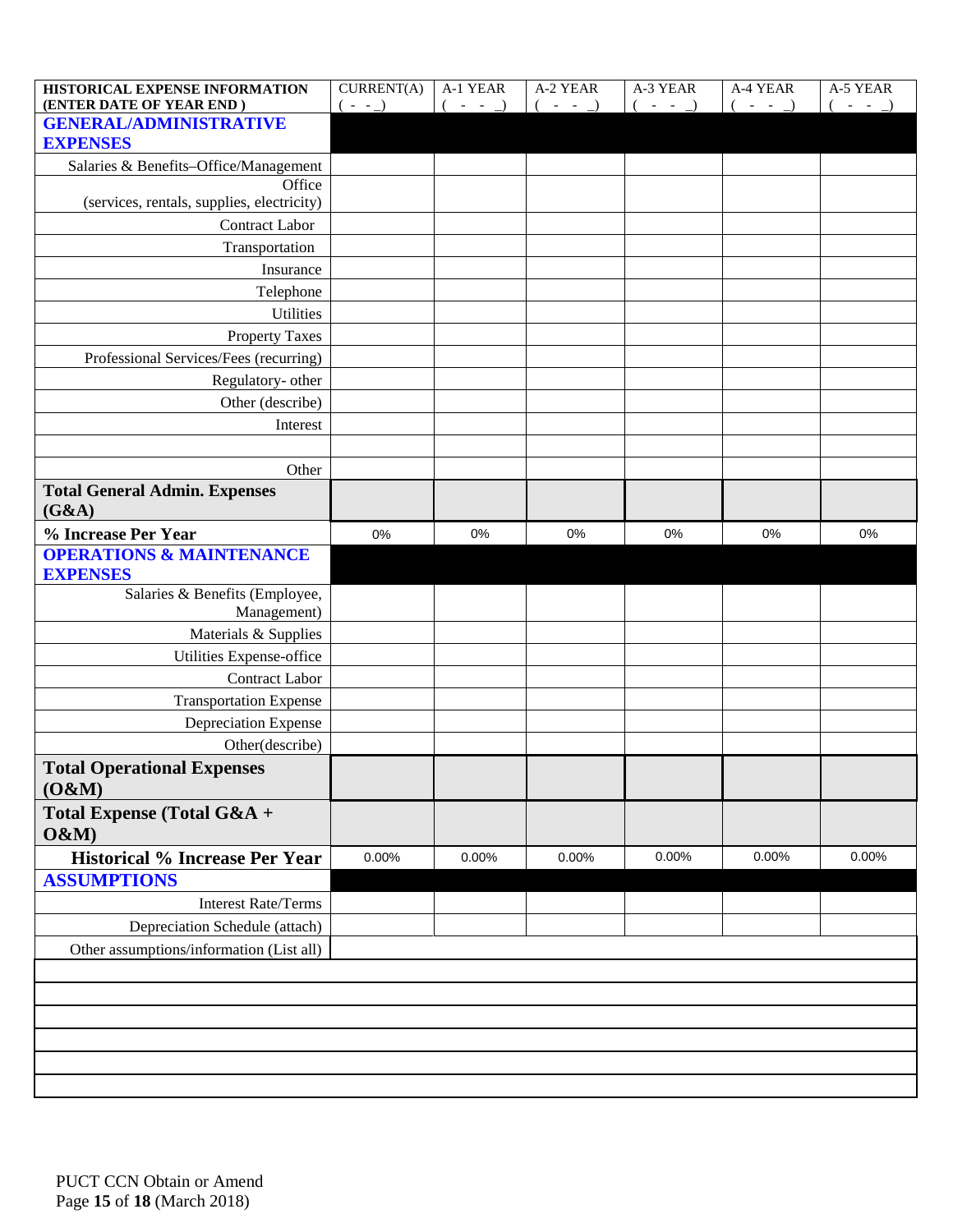<span id="page-15-0"></span>

| Appendix B: Projected Information                            |                         |                         |                         |                         |                       |                    |  |
|--------------------------------------------------------------|-------------------------|-------------------------|-------------------------|-------------------------|-----------------------|--------------------|--|
| <b>HISTORICAL BALANCE SHEETS</b><br>(ENTER DATE OF YEAR END) | CURRENT(A)<br>$( - - )$ | A-1 YEAR<br>$( - - - )$ | A-2 YEAR<br>$( - - - )$ | A-3 YEAR<br>$( - - - )$ | A-4 YEAR<br>$( - - )$ | A-5 YEAR<br>$-  )$ |  |
| <b>CURRENT ASSETS</b>                                        |                         |                         |                         |                         |                       |                    |  |
| Cash                                                         |                         |                         |                         |                         |                       |                    |  |
| <b>Accounts Receivable</b>                                   |                         |                         |                         |                         |                       |                    |  |
| Inventories                                                  |                         |                         |                         |                         |                       |                    |  |
| Income Tax Receivable                                        |                         |                         |                         |                         |                       |                    |  |
| Other                                                        |                         |                         |                         |                         |                       |                    |  |
| <b>A. Total Current Assets</b>                               |                         |                         |                         |                         |                       |                    |  |
| <b>FIXED ASSETS</b>                                          |                         |                         |                         |                         |                       |                    |  |
| Land                                                         |                         |                         |                         |                         |                       |                    |  |
| Collection/Distribution System                               |                         |                         |                         |                         |                       |                    |  |
| <b>Buildings</b>                                             |                         |                         |                         |                         |                       |                    |  |
| Equipment                                                    |                         |                         |                         |                         |                       |                    |  |
| Other                                                        |                         |                         |                         |                         |                       |                    |  |
| Less: Accum. Depreciation or Reserves                        |                         |                         |                         |                         |                       |                    |  |
| <b>B. Total Fixed Assets</b>                                 |                         |                         |                         |                         |                       |                    |  |
| C. TOTAL Assets $(A + B)$                                    |                         |                         |                         |                         |                       |                    |  |
| <b>CURRENT LIABILITIES</b>                                   |                         |                         |                         |                         |                       |                    |  |
| <b>Accounts Payable</b>                                      |                         |                         |                         |                         |                       |                    |  |
| Notes Payable, Current                                       |                         |                         |                         |                         |                       |                    |  |
| <b>Accrued Expenses</b>                                      |                         |                         |                         |                         |                       |                    |  |
| Other                                                        |                         |                         |                         |                         |                       |                    |  |
| <b>D. Total Current Liabilities</b>                          |                         |                         |                         |                         |                       |                    |  |
| <b>LONG TERM LIABILITIES</b>                                 |                         |                         |                         |                         |                       |                    |  |
| Notes Payable, Long-term                                     |                         |                         |                         |                         |                       |                    |  |
| Other                                                        |                         |                         |                         |                         |                       |                    |  |
| <b>E. Total Long Term Liabilities</b>                        |                         |                         |                         |                         |                       |                    |  |
| <b>F. TOTAL LIABILITIES <math>(D + E)</math></b>             |                         |                         |                         |                         |                       |                    |  |
| <b>OWNER'S EQUITY</b>                                        |                         |                         |                         |                         |                       |                    |  |
| Paid in Capital                                              |                         |                         |                         |                         |                       |                    |  |
| <b>Retained Equity</b>                                       |                         |                         |                         |                         |                       |                    |  |
| Other                                                        |                         |                         |                         |                         |                       |                    |  |
| <b>Current Period Profit or Loss</b>                         |                         |                         |                         |                         |                       |                    |  |
| <b>G. TOTAL OWNER'S EQUITY</b>                               |                         |                         |                         |                         |                       |                    |  |
| <b>TOTAL LIABILITIES+EQUITY</b><br>$(F + G) = C$             |                         |                         |                         |                         |                       |                    |  |
| WORKING CAPITAL $(A - D)$                                    |                         |                         |                         |                         |                       |                    |  |
| <b>CURRENT RATIO (A / D)</b>                                 |                         |                         |                         |                         |                       |                    |  |
| <b>DEBT TO EQUITY RATIO (F/G)</b>                            |                         |                         |                         |                         |                       |                    |  |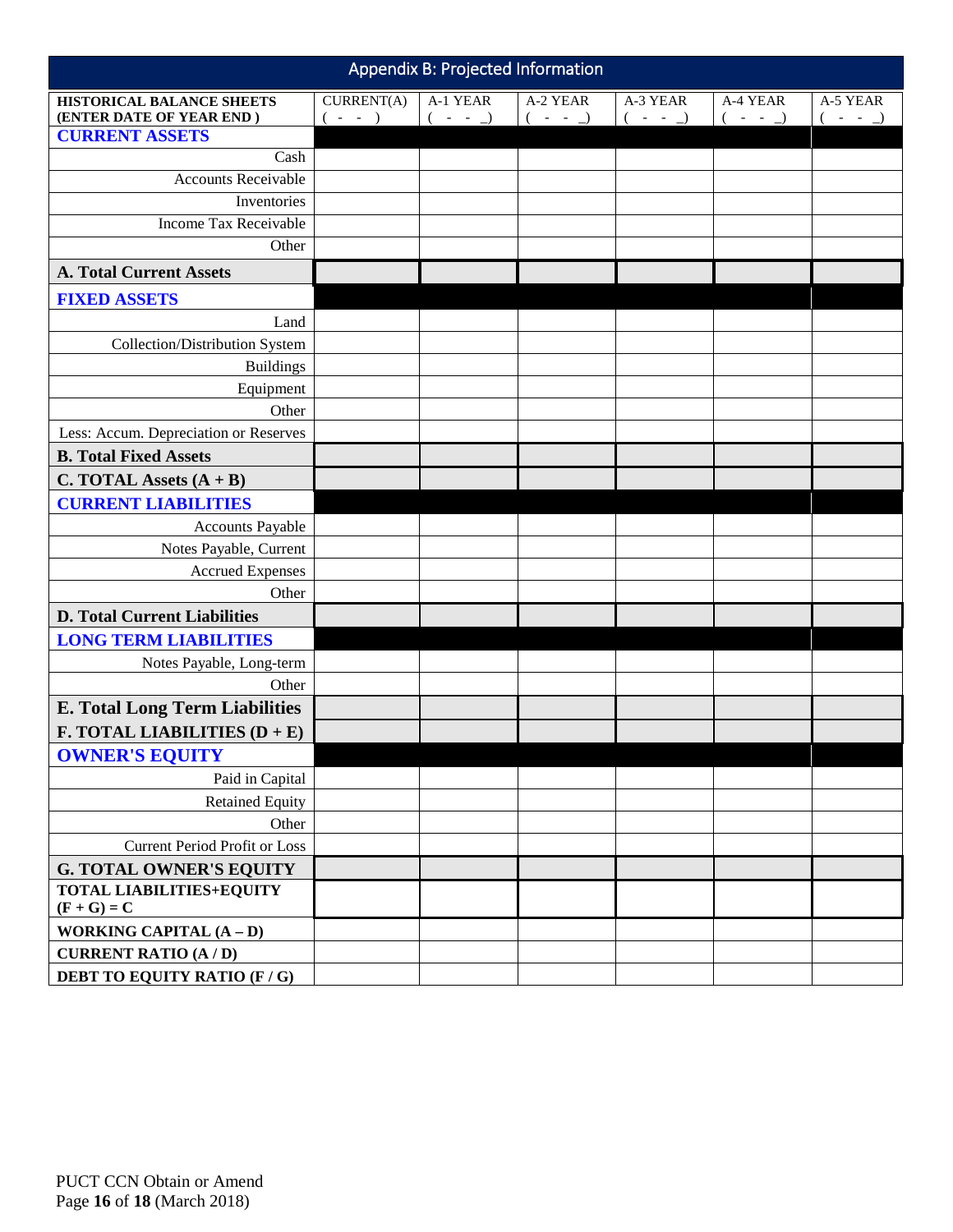| PROJECTED NET INCOME INFORMATION            |            |           |          |          |          |          |  |  |  |
|---------------------------------------------|------------|-----------|----------|----------|----------|----------|--|--|--|
|                                             |            |           |          |          |          |          |  |  |  |
|                                             | CURRENT(A) | A-1 YEAR  | A-2 YEAR | A-3 YEAR | A-4 YEAR | A-5 YEAR |  |  |  |
| (ENTER DATE OF YEAR END)                    | $- -$      | $( - - )$ | $-  )$   | $-  )$   | $-  )$   | $-  )$   |  |  |  |
| <b>METER NUMBER</b>                         |            |           |          |          |          |          |  |  |  |
| <b>Existing Number of Taps</b>              |            |           |          |          |          |          |  |  |  |
| New Taps Per Year                           |            |           |          |          |          |          |  |  |  |
| <b>Total Meters at Year End</b>             |            |           |          |          |          |          |  |  |  |
| <b>METER REVENUE</b>                        |            |           |          |          |          |          |  |  |  |
| Revenue per Meter (use for projections)     |            |           |          |          |          |          |  |  |  |
| Expense per Meter (use for projections)     |            |           |          |          |          |          |  |  |  |
| <b>Operating Revenue Per Meter</b>          |            |           |          |          |          |          |  |  |  |
| <b>GROSS WATER REVENUE</b>                  |            |           |          |          |          |          |  |  |  |
| Revenues- Base Rate & Gallonage Fees        |            |           |          |          |          |          |  |  |  |
| Other (Tap, reconnect, transfer fees, etc.) |            |           |          |          |          |          |  |  |  |
| <b>Gross Income</b>                         |            |           |          |          |          |          |  |  |  |
| <b>EXPENSES</b>                             |            |           |          |          |          |          |  |  |  |
| General & Administrative (see schedule)     |            |           |          |          |          |          |  |  |  |
| Operating (see schedule)                    |            |           |          |          |          |          |  |  |  |
| Interest                                    |            |           |          |          |          |          |  |  |  |
| Other (list)                                |            |           |          |          |          |          |  |  |  |
| <b>NET INCOME</b>                           |            |           |          |          |          |          |  |  |  |

| PROJECTED EXPENSE DETAIL               | YEAR 1 | YEAR 2 | YEAR <sub>3</sub> | YEAR <sub>4</sub> | YEAR 5 | <b>TOTALS</b> |
|----------------------------------------|--------|--------|-------------------|-------------------|--------|---------------|
| <b>GENERAL/ADMINISTRATIVE EXPENSES</b> |        |        |                   |                   |        |               |
| <b>Salaries</b>                        |        |        |                   |                   |        |               |
| Office                                 |        |        |                   |                   |        |               |
| Computer                               |        |        |                   |                   |        |               |
| Auto                                   |        |        |                   |                   |        |               |
| Insurance                              |        |        |                   |                   |        |               |
| Telephone                              |        |        |                   |                   |        |               |
| <b>Utilities</b>                       |        |        |                   |                   |        |               |
| Depreciation                           |        |        |                   |                   |        |               |
| <b>Property Taxes</b>                  |        |        |                   |                   |        |               |
| Professional Fees                      |        |        |                   |                   |        |               |
| Other                                  |        |        |                   |                   |        |               |
| <b>Total</b>                           |        |        |                   |                   |        |               |
| % Increase Per projected Year          | 0%     | 0%     | 0%                | 0%                | 0%     | 0%            |
| <b>OPERATIONAL EXPENSES</b>            |        |        |                   |                   |        |               |
| Salaries                               |        |        |                   |                   |        |               |
| Auto                                   |        |        |                   |                   |        |               |
| Utilities                              |        |        |                   |                   |        |               |
| Depreciation                           |        |        |                   |                   |        |               |
| Repair & Maintenance                   |        |        |                   |                   |        |               |
| Supplies                               |        |        |                   |                   |        |               |
| Other                                  |        |        |                   |                   |        |               |
| <b>Total</b>                           |        |        |                   |                   |        |               |